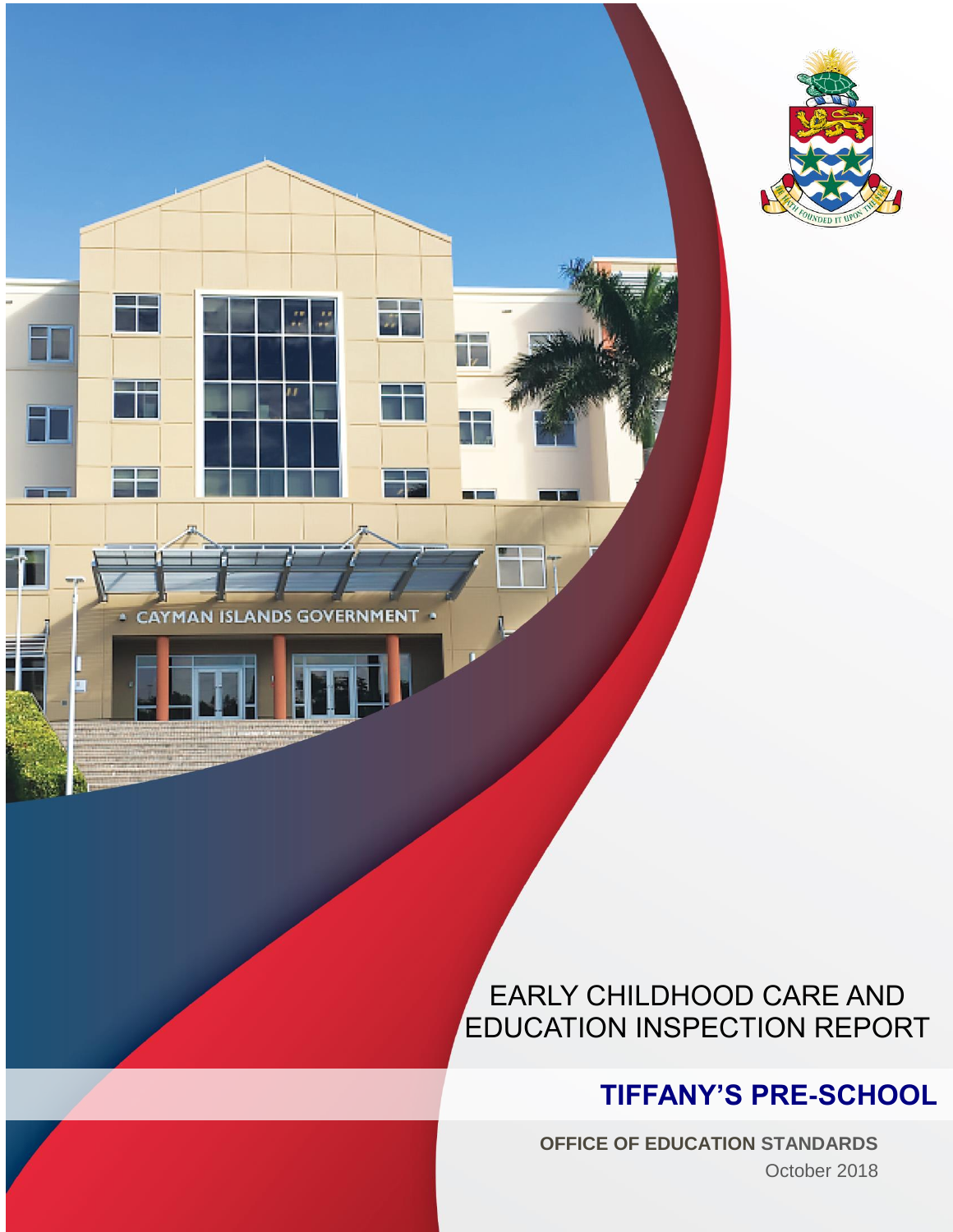# **Table of Contents**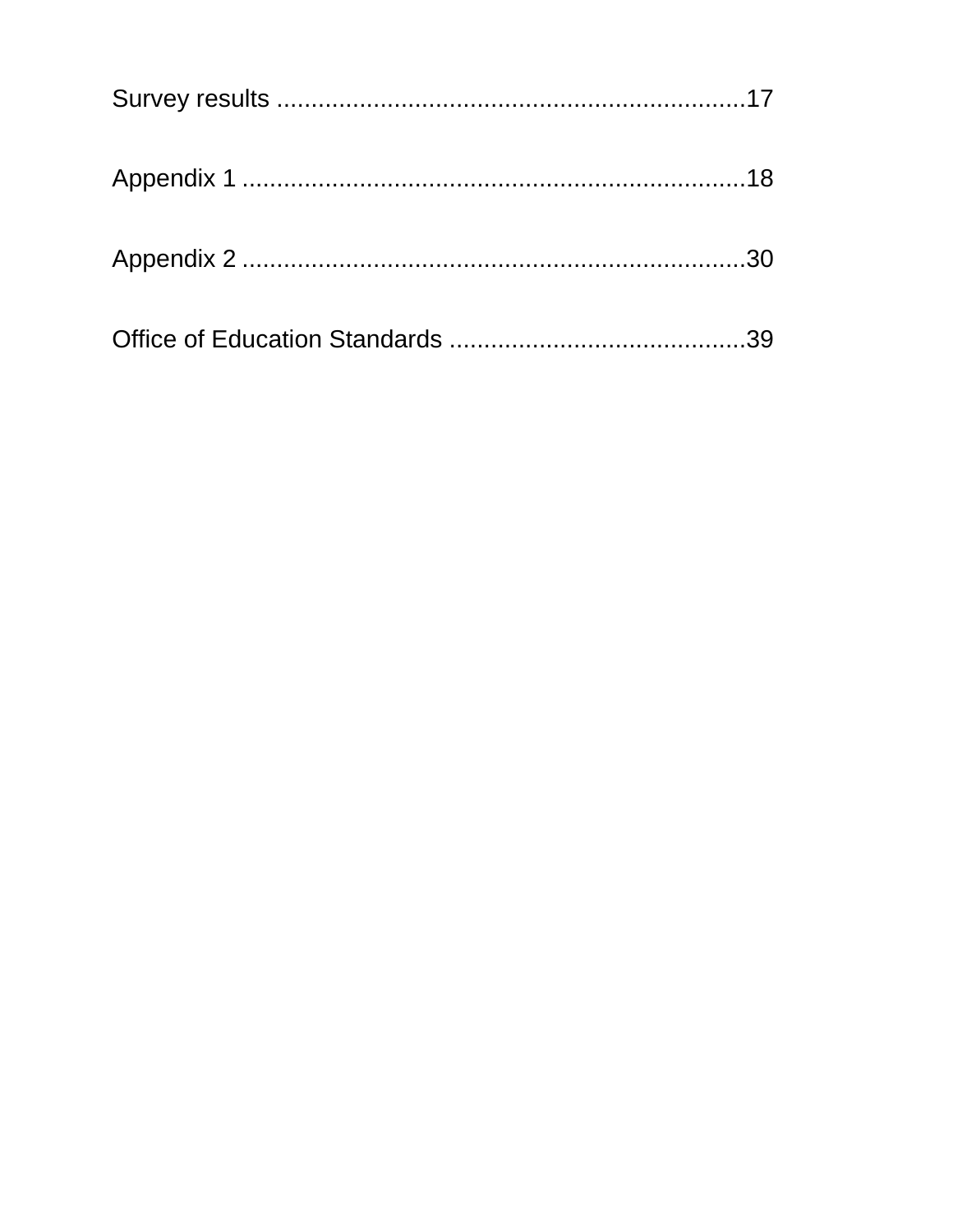#### <span id="page-3-0"></span>**Inspections of schools, colleges and early years centres in The Cayman Islands**

As determined by Education Law (2016), all educational institutions are inspected regularly by The Office of Education Standards. The purpose of inspection is primarily to support ongoing improvement in each school and also to provide rigorous, impartial and comprehensive information to parents, to government officers and to appointed Ministers regarding the quality of education both in government and private educational establishments.

Inspections are undertaken at least once every four years and will usually involve a team of inspectors visiting each school for between two and five days. Inspectors use an agreed framework to reach their judgements. In the Cayman Islands, the publication 'Successful Schools and Achieving Students' is the tool which is used both by schools to review their own work and by inspectors when they visit.

Inspection frameworks are a central feature of different school evaluation systems worldwide. They provide a structure within which inspectors make judgements on the basis of evidence of observed practice. They serve a number of purposes:

- **Indicators create a consistent vocabulary and reference point for a conversation with** schools regarding the major determinants of educational success.
- The highest-level exemplar provides schools with a description of **educational excellence** to which schools can aspire.
- The lower-level exemplar provides schools with a clear understanding of levels of provision that are considered **unsatisfactory** and must be improved.
- The indicators can be used by schools for **self-evaluation purposes** and can be linked to school improvement through effective development planning.
- The use of a common set of indicators encourages **consistency in judgements** across different inspection teams. Inspectors must base their judgements on the evidence of the practice they actually observe, rather than with reference to set norms or by employing relative ratings or referring to personal or individual preferences.
- The publication of inspection quality indicators enables schools to see inspection as a **transparent** process.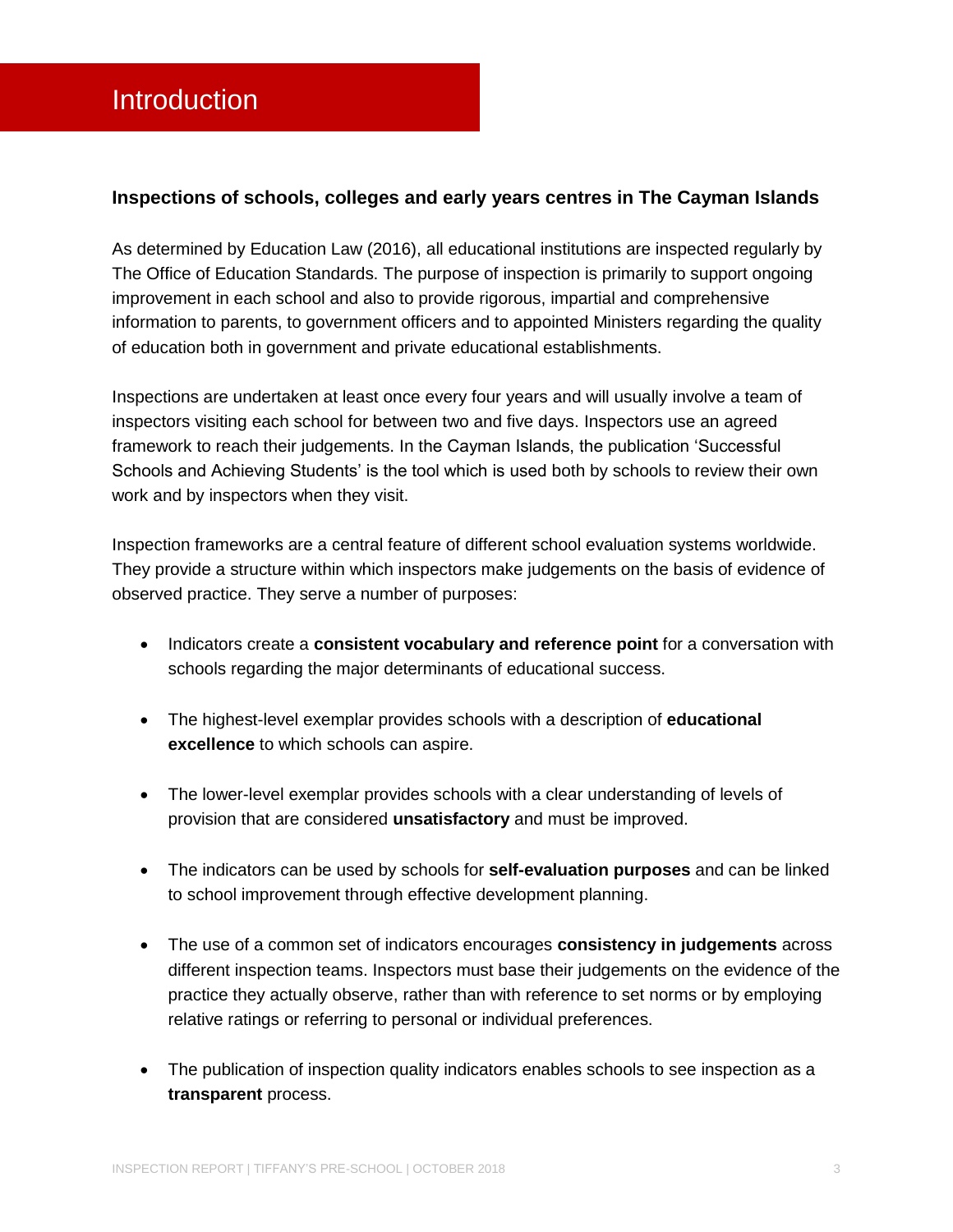#### **Evaluations**

The inspection framework is organised around judgements using a four-point scale.

The four levels on the scale are defined as follows:

- **Excellent -** exceptionally high quality of performance or practice.
- **Good -** the expected level for every school in The Cayman Islands, both public and private.
- **Satisfactory -** the minimum level of quality required for The Cayman Islands. All key aspects of performance and practice in every school should meet or exceed this level.
- **Weak-** quality not yet at the level acceptable for schools in The Cayman Islands. Schools will be expected to take urgent measures to improve the quality of any aspect of their performance or practice that is judged at this level.

#### **Consistency in quantitative terminology**

Inspectors use quantitative terms in reports, as follows.

|                 | <b>Definition</b>                                                         | <b>Numerical</b> |
|-----------------|---------------------------------------------------------------------------|------------------|
| All             | The whole $-$ as used when referring to<br>quantity, extent, or duration. | 100%             |
| Almost all      | 90% and more                                                              | 90% to 99%       |
| <b>Most</b>     | Three quarters or more but less than 90%                                  | 75% to 89%       |
| <b>Majority</b> | Half or more but less than three quarters                                 | 50% to 74%       |
| <b>Minority</b> | 15% or more but less than half                                            | 15% to 49%       |
| Few             | Up to $15%$                                                               | 0% to 14%        |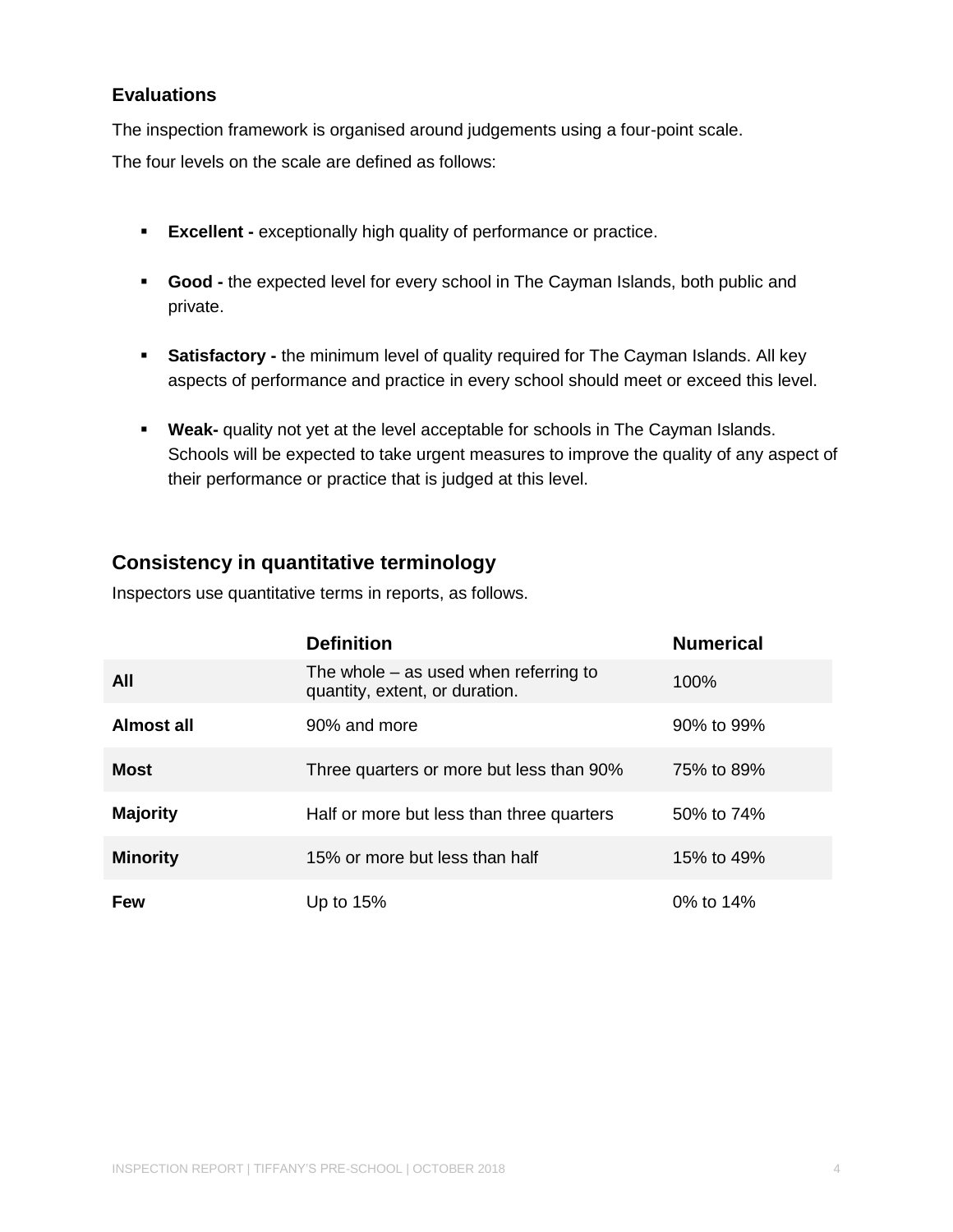## <span id="page-5-0"></span>Information about Tiffany's Pre-School

| <b>Name of ECCE centre</b>                   | <b>Tiffany's Pre-School</b>                |
|----------------------------------------------|--------------------------------------------|
| <b>Address</b>                               | 82, Boltins Avenue, West Bay, Grand Cayman |
| <b>Telephone</b>                             | 345-945-7977                               |
| <b>E-mail address</b>                        | tiffanyspreschool@candw.ky                 |
| <b>ECCE centre website</b>                   | N/A                                        |
| Name of manager                              | Ms. Sonia Grant                            |
| Name of owner<br>(If different from manager) | Mrs. Karen Ebanks                          |
| Centre's hours of operation                  | Monday to Friday: $7:00am - 6:00pm$        |
| Number of children on roll                   | 48                                         |
| Number of teaching staff                     | $\overline{4}$                             |
| Number of support staff                      | 5                                          |
| Date of last inspection                      | May 2013                                   |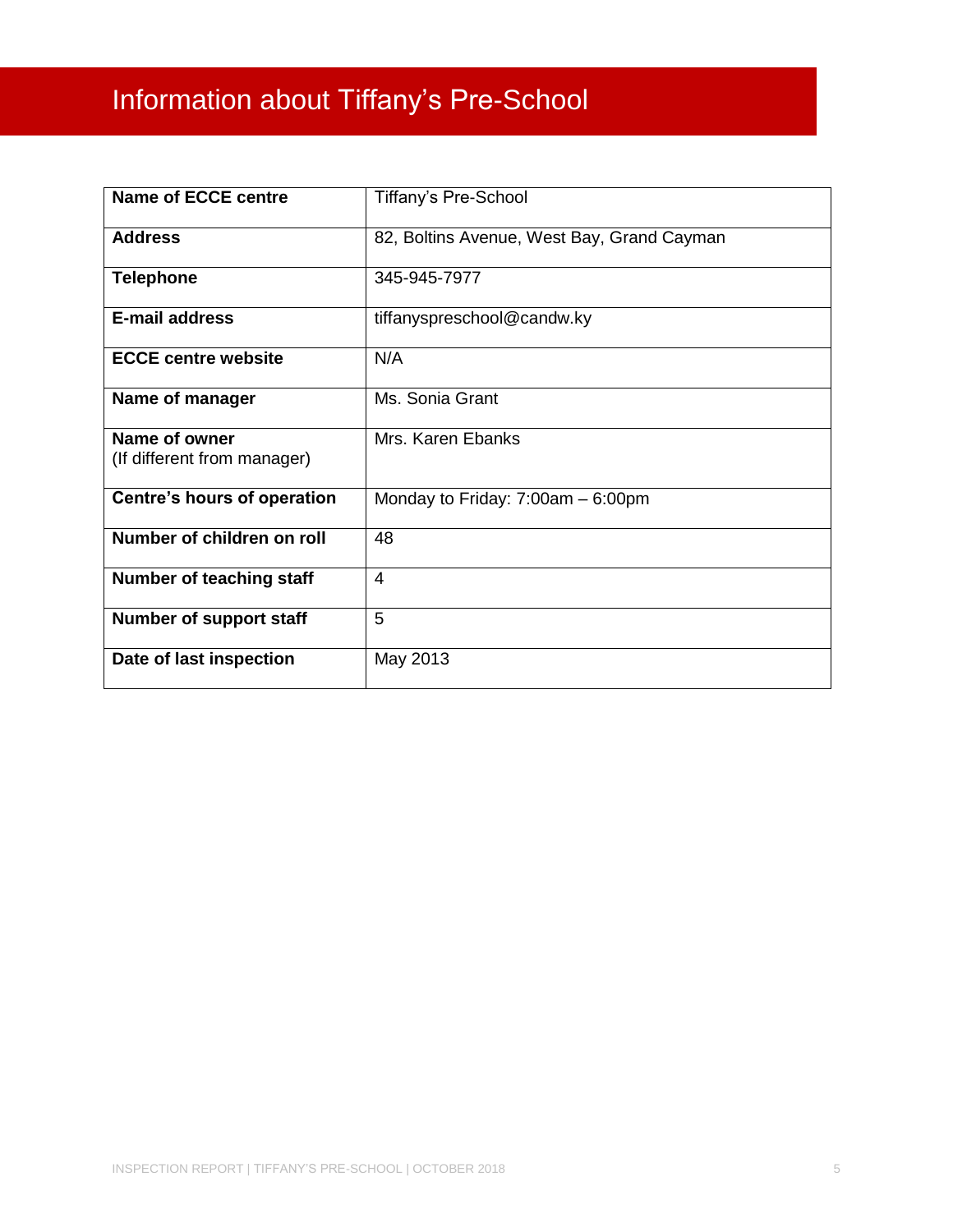## <span id="page-6-0"></span>Age range of children

| <b>Age Range</b> | <b>Number of boys</b> | <b>Number of girls</b> | <b>Total</b> |
|------------------|-----------------------|------------------------|--------------|
| 24 months        | 4                     | 6                      | 10           |
| 36 months        | 12                    | 9                      | 21           |
| 48 months        |                       | 10                     | 17           |
| <b>Total</b>     | 23                    | 25                     | 48           |

## <span id="page-6-1"></span>The context of the centre

Tiffany's Pre-School operates in a house that has been converted to an early years centre and is located in a residential area. The premises are not enclosed by perimeter fencing, although the sides and back of the premises are fenced.

The pre-school follows the Cayman Islands Early Years Curriculum Framework. It provides opportunities for the children to enrich their learning with experiences outside the classroom. A new climbing frame had recently been installed outside for children to use. The pre-school held an annual walk for cancer and a Cultural Day.

The pre-school has three classes: one for two year olds; one for three year olds; and one for four year olds. There are 48 children enrolled and the teacher to child ratio is in keeping with the Education Council's guidelines. The majority of children are of Caymanian nationality.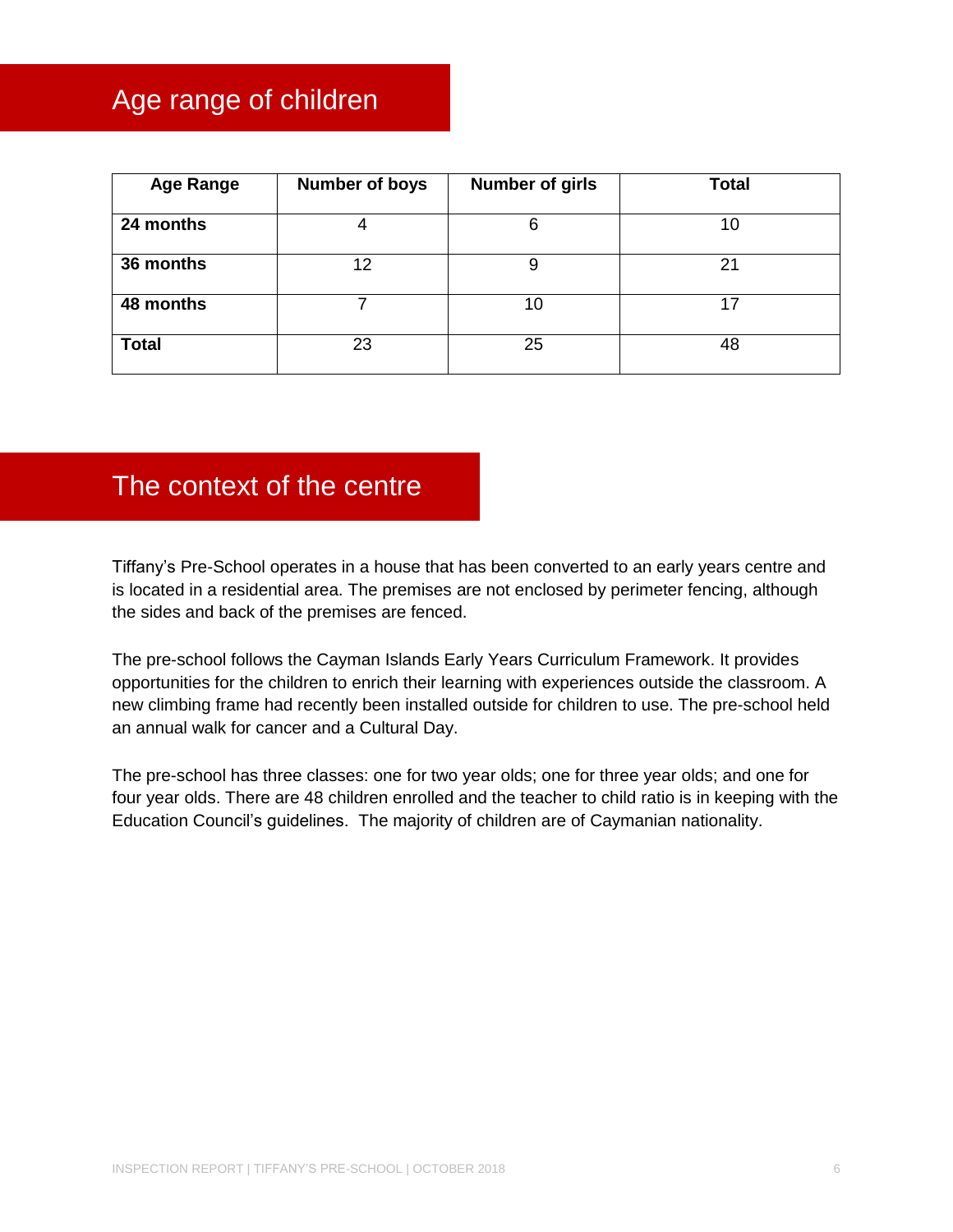<span id="page-7-0"></span>The inspection identified that the key strengths of Tiffany's Pre-School were as follows;

- Tiffany's Pre-School is a caring centre where children were observed to be happy and in which staff promoted the children's well-being effectively;
- Provision for physical development was strong, both in children's gross and fine motor skills;
- Children had regular opportunities to participate in religious observance and they were enthusiastic about their Christian heritage;
- Staff ensured that children's safety was secure and they effectively promoted the children's healthy lifestyle.

## <span id="page-7-1"></span>Recommendations

For the Centre to improve further leaders should:

- ensure that Tiffany's Pre-School has the rigorous systems and procedures necessary to evaluate practice and bring about rapid improvement;
- develop teachers' capacity to have productive interactions with children that extend their thinking and deepen their understanding;
- improve information technology resources, and make better use of existing resources, so that children have opportunities for research and independent learning;
- ensure all activities planned for children are sufficiently challenging to meet their individual needs;
- review the timetable and procedures for transition, to ensure that more time is devoted to learning activities.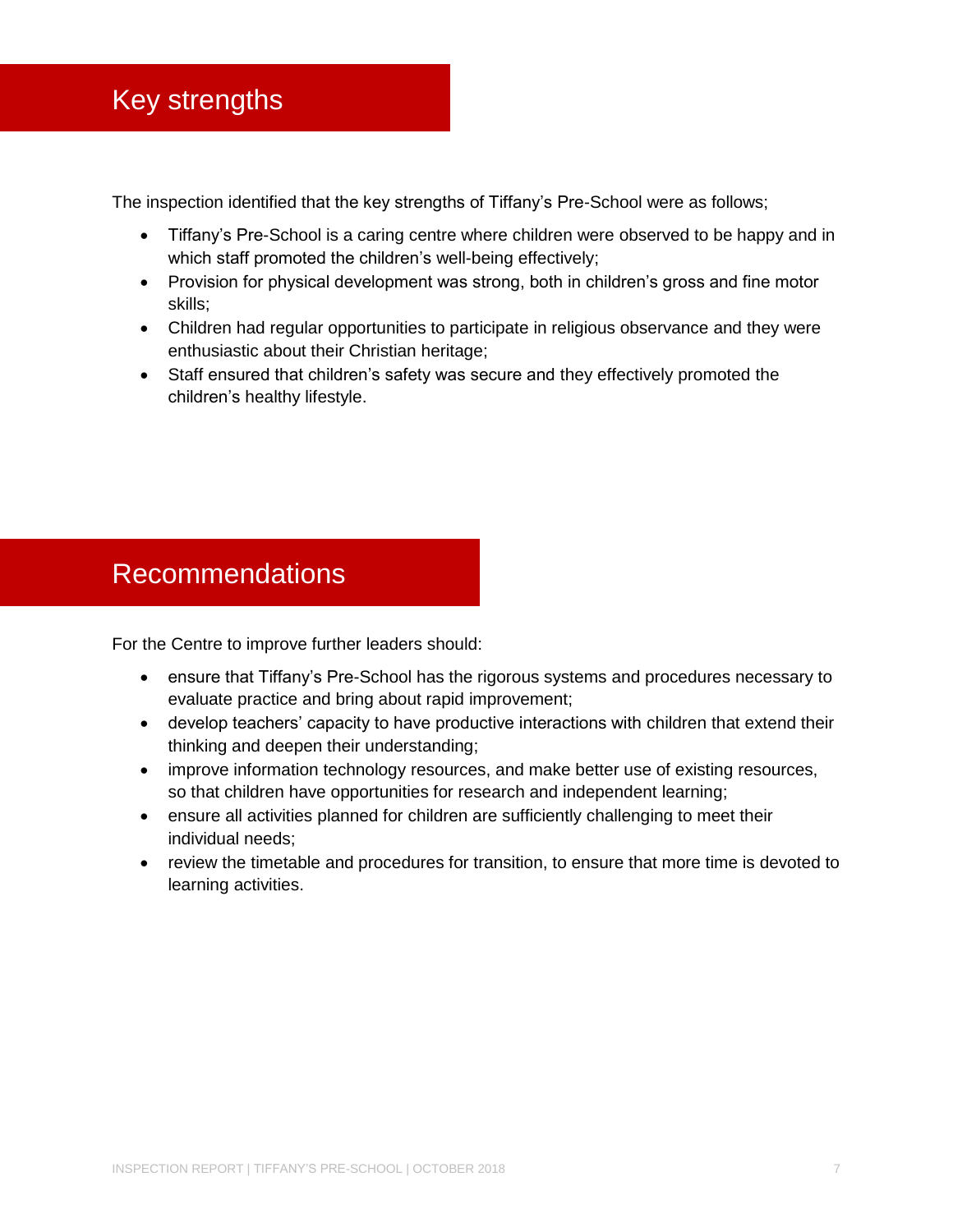## <span id="page-8-0"></span>**Summary**

#### **Overall Evaluation - Weak**

The quality of provision offered by Tiffany's Pre-School was judged to be weak. It lacked the capacity to improve to the degree required without considerable support. Across all quality indicators, a majority were judged to be weak.

Achievement in the majority of learning outcomes including exploration, respect, communication and well-being was judged to be weak. Teaching was judged weak because staff did not challenge children sufficiently. Tasks were often too easy and not matched to children's individual needs. Children did not have enough opportunities to satisfy their curiosity. Consequently, they did not learn as well as they should.

Leadership was weak because leaders did not evaluate the work of the pre-school in any systematic or rigorous way. They did not have coherent plans to improve the pre-school. They did not hold staff sufficiently to account for their performance. While adhering to the format of the Cayman Islands Early Years Curriculum Framework, leaders did not ensure that it was followed appropriately. Resources were underused. The centre lacked resources, including information technology and this limited the children's independent learning.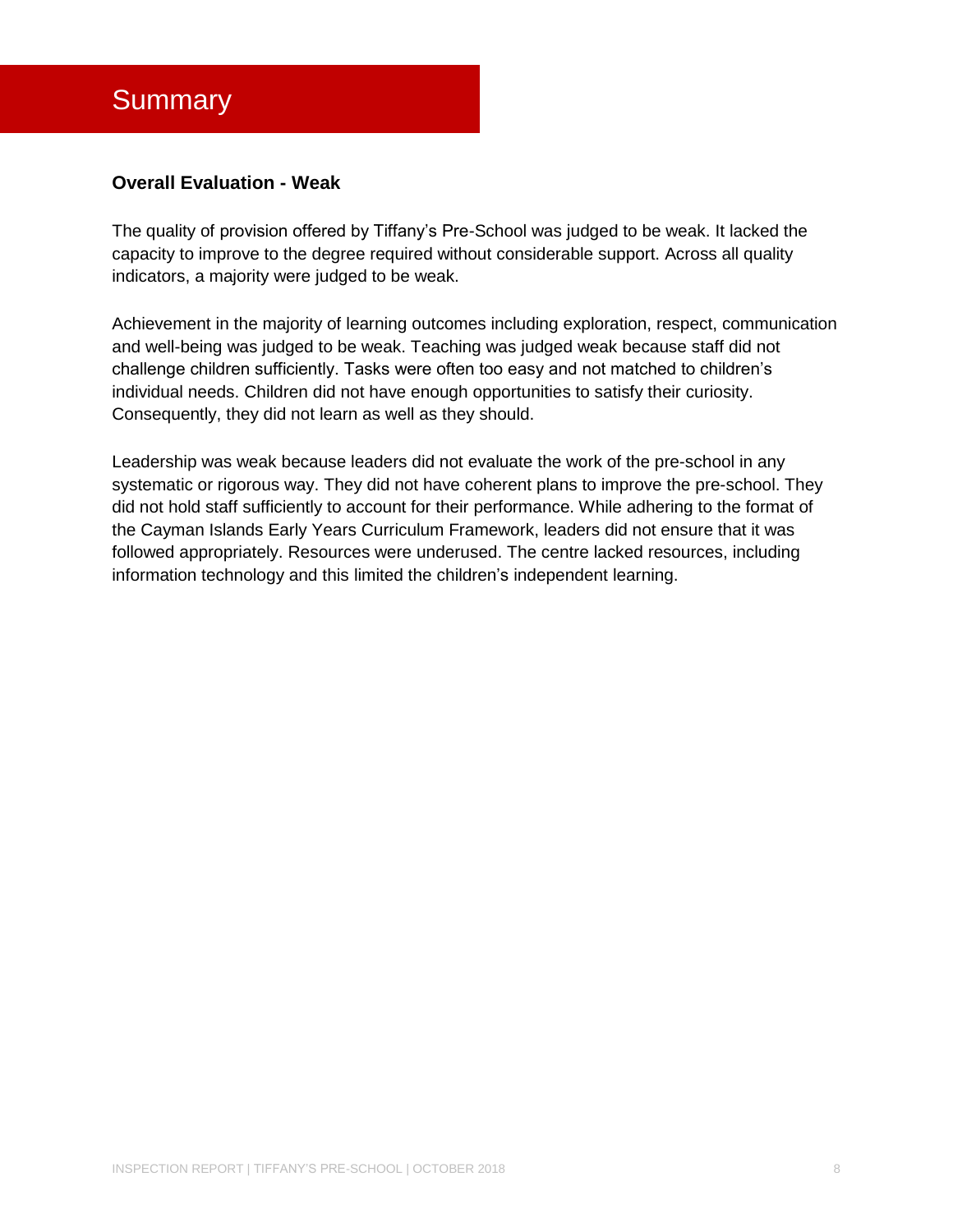## <span id="page-9-0"></span>Achievement

| <b>EXPLORATION</b>                                       | <b>Evaluation</b>   |
|----------------------------------------------------------|---------------------|
| Movement: Children develop their fine and gross          | <b>Satisfactory</b> |
| motor skills through independent and guided              |                     |
| opportunities.                                           |                     |
| <b>Sensory:</b> Children will use their senses in active | Weak                |
| exploration to understand their world.                   |                     |
| Scientific: Children inquire, research, generate and     | <b>Weak</b>         |
| modify their own working theories about their world      |                     |
| through independent and guided opportunities.            |                     |
| Mathematical: Children manipulate materials and          | Weak                |
| explore concepts relating to number, shape, space,       |                     |
| measurement, time and classification through             |                     |
| independent and guided opportunities.                    |                     |
| Technological: Children experiment with tools,           | Weak                |
| materials and equipment through independent and          |                     |
| guided opportunities.                                    |                     |

Children had satisfactory opportunities to develop fine and gross motor skills. They could climb, slide and swing on the new playground equipment outside. They also enjoyed threading wool and manipulating dough. Children danced to music and were able to use their high levels of energy.

Often, children were unable to regulate their behaviour, particularly when they were transitioning from one activity to the next. They took too long to line up or to sit on the carpet. Children often ignored the requests of staff. At times they ran about in uncontrolled ways, putting others at risk. They had limited descriptive vocabulary because staff did not give them examples to draw upon. A significant minority of children's speech was underdeveloped. Their sensory perception was weak. They did not have free access to wheeled toys, and so they were limited in the movements they could make.

Children's scientific appreciation was weak. Despite taking part in some activities related to how plants grow, such as planting beans, children were not encouraged to investigate or deepen their understanding. They went on a nature walk and picked some vegetation and fallen coconuts, but did not attempt to describe what they were collecting. Back in the classroom, the plant matter was left to wilt and not investigated further. The coconuts were left in a pile and ignored. Children did not organise, describe or make representations of their finds.

Mathematical understanding was weak. Children rarely did more than count. They did not sort or categorise different objects. Older children knew 'big, bigger and biggest' and could recognise simple two-dimensional shapes. However, they did not solve mathematical problems or reflect on what they were doing. The older children were asked to stick squares of paper to show one, two and three, an activity that was too easy for almost all of them. Children did not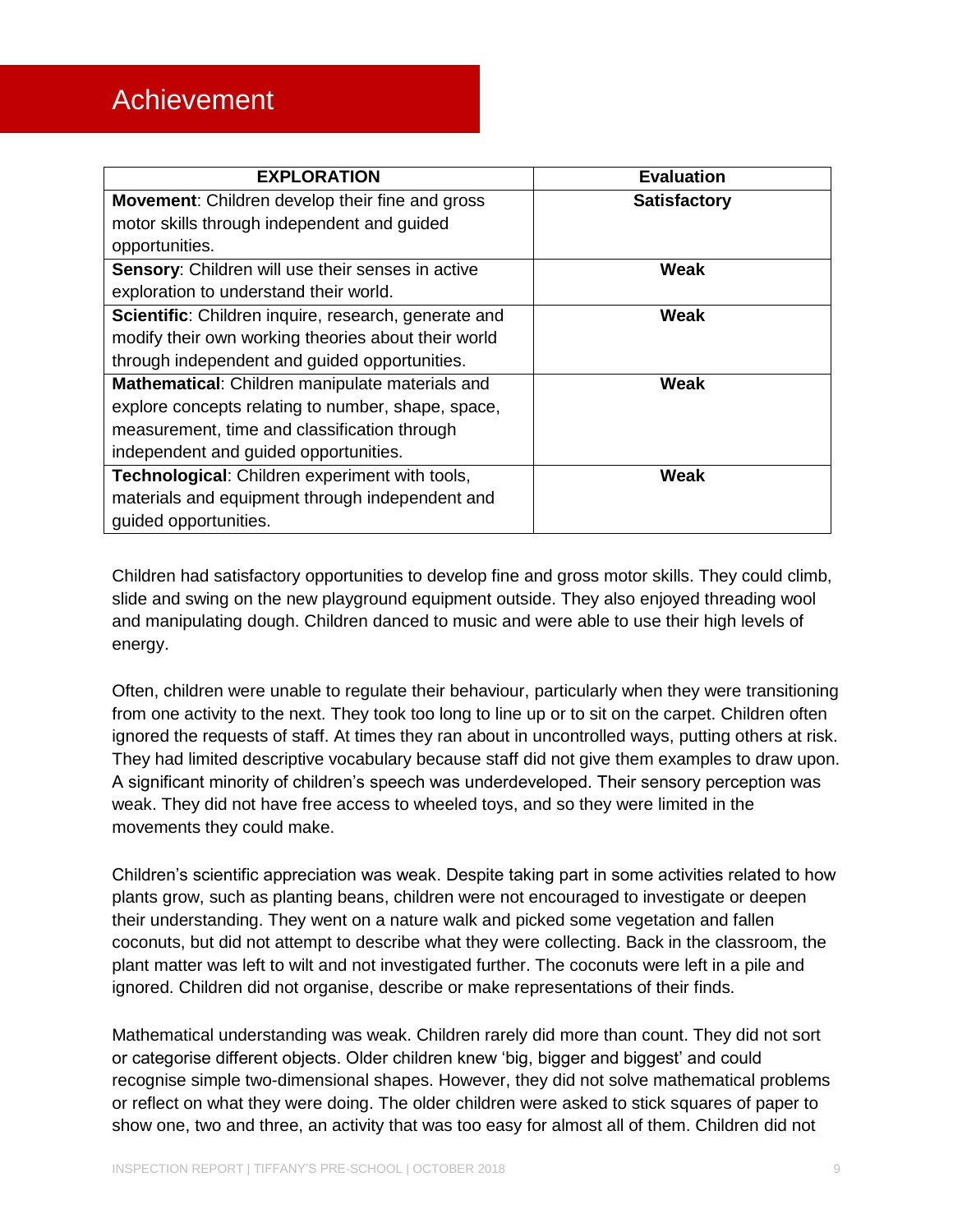use Manipulatives to support their number recognition or to learn different ways to represent numbers. They were not encouraged to link mathematical ideas to real-life situations and they did not use mathematical symbols.

The children lacked adequate resources to develop their technological understanding. They could use paint, sand and play dough but did not use a sufficient range of tools or natural materials. The scope of their experiences was therefore somewhat limited. There was no use of magnifiers or cameras, for example, for children to explore their world more closely. Children had no access to computers. This deprived them of gaining an early understanding of how computers work and the wide range of games and learning tools they could offer. Children were, however, able to listen to music on compact disc players. A few children used buttons and zippers when they dressed and undressed dolls.

| <b>RESPECT</b>                                             | <b>Evaluation</b>   |
|------------------------------------------------------------|---------------------|
| Self: Children develop a positive sense of who they        | Weak                |
| are and an understanding of their rights and               |                     |
| responsibilities.                                          |                     |
| <b>Others:</b> Children understand how their role and the  | <b>Satisfactory</b> |
| roles of others impact the community.                      |                     |
| <b>Environment:</b> Children will act responsibly in       | Weak                |
| preservation of their natural world.                       |                     |
| Culture: Children gain an awareness of and                 | <b>Weak</b>         |
| appreciation for their own culture and cultures around     |                     |
| the world.                                                 |                     |
| <b>Religion:</b> Children have an awareness of and respect | <b>Satisfactory</b> |
| for their own and other religions.                         |                     |

Children's sense of self was weak. They were not developing a sense of their rights and responsibilities. While classroom rules were posted on walls, teachers did not refer to them and children were not helped to understand what they meant in practice. Teachers were not consistent in how they managed behaviour, so children received mixed messages. This meant they were not clear about what was expected. For example, the teacher said, 'Don't shout out' but then accepted responses from children who shouted out. In some instances, children were learning to manage their personal needs while developing independence, for example when washing their hands. However, on other occasions, children were supported in eating and drinking.

Children had a satisfactory understanding of how their role and the role of others affected the community. A small minority of children were developing care for others, such as by comforting them when they were upset. In the home corner, children engaged in role play to develop and extend their imagination. The pre-school held a Careers Day when children got to dress up in the roles of different community helpers and learn something about their work. However, children had few opportunities to play games that promoted turn-taking or sharing.

There was some provision to help children understand about the environment and the preservation of their natural world. The children had visited the Royal Botanical Gardens,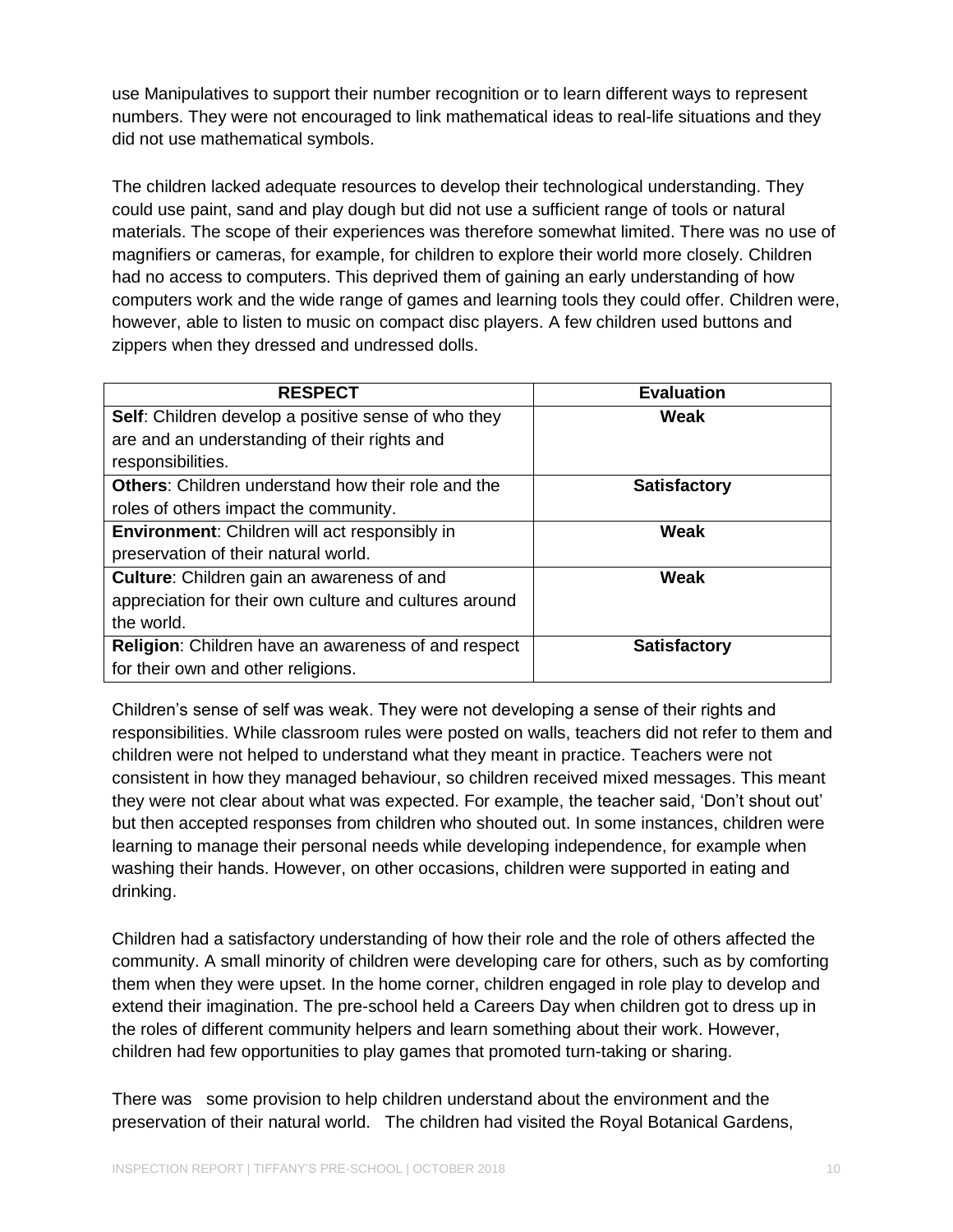where they saw different kinds of plants and trees. In addition, the children had planted tomatoes in grow boxes and later reaped tomatoes that were used for lunches.

Children's cultural experiences were weak. No resources relating to the local Caymanian culture were evident. Children were not learning about their own culture, or that of others. Books did not reflect local stories or folk tales. Children did not make links between their families and the wider world. However, the pre-school did hold an annual Cultural Day where children dressed up in national costumes and brought in special food.

Children had regular opportunities to participate in religious observance. Most took part purposefully and with enthusiasm in the weekly whole-school assembly. Almost all children joined in with worship songs and were able to request their favourites. A minority of children from each class could recite the Bible verse of the week. Almost all children clasped their hands and closed their eyes in prayer.

| <b>COMMUNICATION</b>                                    | <b>Evaluation</b>   |
|---------------------------------------------------------|---------------------|
| Verbal and Symbolic: Children interpret information     | <b>Weak</b>         |
| received and effectively express themselves in a        |                     |
| variety of ways.                                        |                     |
| Listening: Children develop the inclination and ability | <b>Satisfactory</b> |
| to listen attentively and respond appropriately.        |                     |
| Creative Expressions: Children experience and           | <b>Weak</b>         |
| develop an appreciation for various forms of art from a |                     |
| variety of cultures.                                    |                     |
| Literacy: Children demonstrate an understanding that    | <b>Satisfactory</b> |
| symbols are used to represent ideas.                    |                     |

Children's verbal and symbolic communication was weak. Children had limited development of the skills of conversation. They were talked to and told what to do. When there were occasional instances of a conversation, these were not extended. Teachers readily accepted one-word responses from children, rather than encouraged to reply in whole sentences. In reading activities, questions were pitched at a low level. Children had few opportunities to develop nonverbal communication skills, such as understanding different facial expressions to determine mood. Children had no support in expanding their vocabulary beyond simple words. Children did not have opportunities to develop early writing skills or make marks. Crayons were used only for colouring.

Children's listening skills were satisfactory. Almost all listened attentively to stories. There were good routines to support listening, such as through preliminary songs. However, children were not encouraged to ask questions about what they were hearing. They had some experience of listening to nursery rhymes.

Children's creative expression was weak. There was no evidence that they retold stories they had heard. Children mostly had access to art media such as paint, play dough, sand and crayons. Most creative activities were controlled by adults, so children lacked the opportunity to make choices, apart from very superficial ones. Children had experience of music and dance,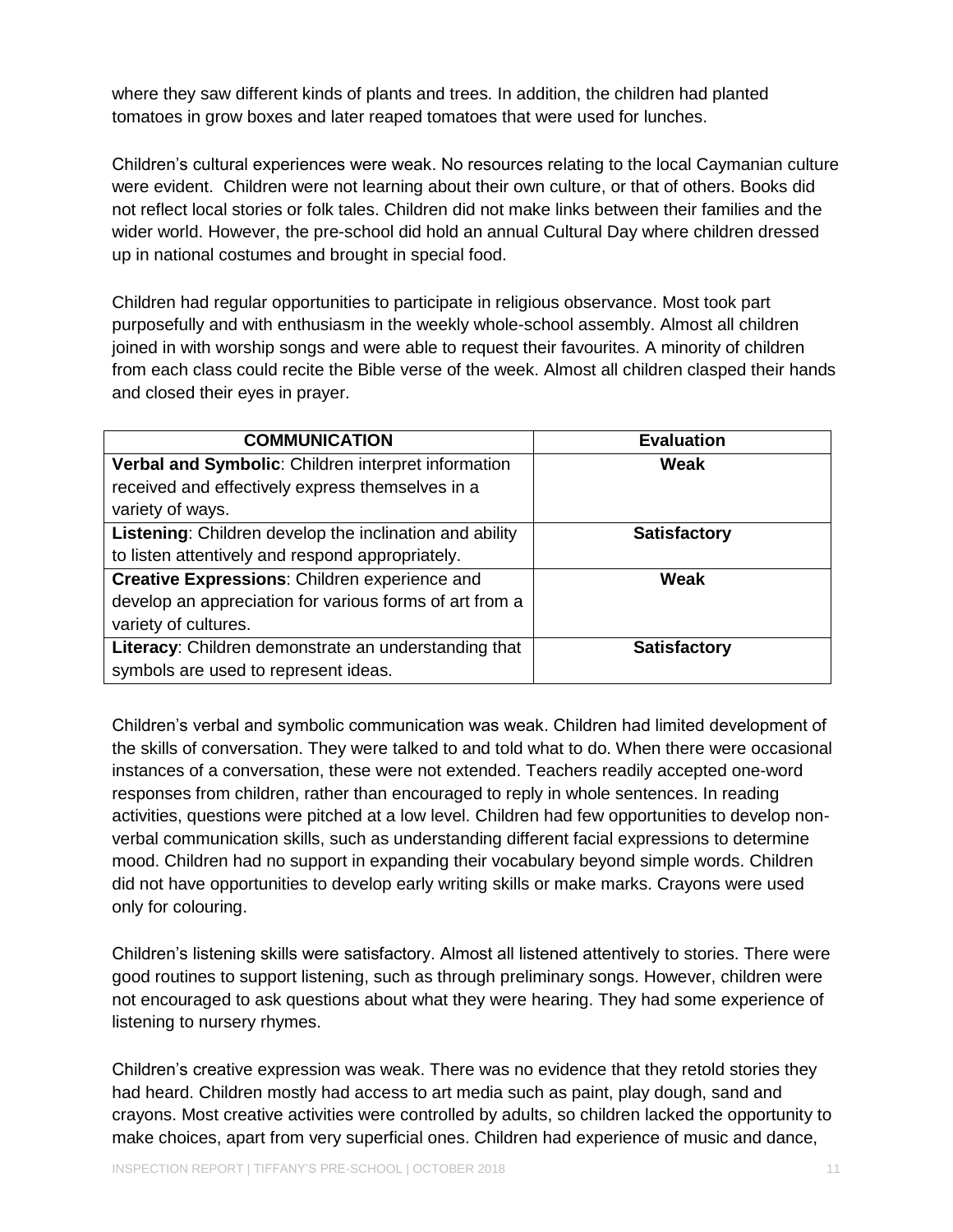but as a guided activity. They had not experienced any live music or dance. While they had access to musical instruments, they were not taught how to use them properly, or how to appreciate music. Children did have a degree of freedom when playing unsupervised in the home corner.

Children's appreciation of literacy was satisfactory. They actively participated in shared stories with partners and in small groups. They understood how to handle books: which was the right way up, and where to turn the page. A range of good quality books was available to them in places they could reach. Children learned the letters of the alphabet, but they were not guided in how to sound out simple words.

| <b>WELL-BEING</b>                                         | <b>Evaluation</b>   |
|-----------------------------------------------------------|---------------------|
| Health: Children make safe and healthy decisions as       | <b>Satisfactory</b> |
| they discover and learn about their bodies.               |                     |
| <b>Emotional:</b> Children identify and express their own | Weak                |
| feelings.                                                 |                     |
| Social: Children will develop the skill to interact with  | Weak                |
| others in a variety of contexts.                          |                     |
| Reflection: Children will reflect on their experiences.   | Weak                |
|                                                           |                     |

The way that children made safe and healthy decisions as they learned about their bodies was satisfactory. The pre-school made provision for potty-training. There were examples of children growing in independence. For example, a two-year old knew to throw a wipe away in the bin. Children always washed their hands before meals. They had healthy exercise through outdoor play. They received a healthy breakfast and a wholesome, nutritionally balanced lunch, although some of the snacks brought in from home were less than healthy.

Children's emotional development was weak. They were not showing a growing capacity to manage their own behaviour, and a significant minority of children did not respond rapidly to adults' instructions. Many children could not cope with frustration. They were not actively taught how to manage their emotions. Only in isolated incidents were they taught skills to resolve conflicts. Learning time was lost because children were too slow to make transitions from snack tables to the carpet, or from the carpet to work centres.

Children's social skills were weak because adults were not sufficiently active in making their expectations clear. Children were not given scenarios to help them regulate their behaviour, for example through using puppets. They could not rehearse how to react if a particular situation arose, such as somebody snatching their toy away. This meant that children tended to react badly when such situations arose.

Children's aptitude for reflection was weak. It did not happen with sufficient regularity. Teachers did not encourage them to reflect upon their learning or talk through their feelings. Instead, they were given instructions. They were not expected to have an opinion, but simply to do what they were told unquestioningly. Consequently, children did not grow in their appreciation of their own and others' ideas.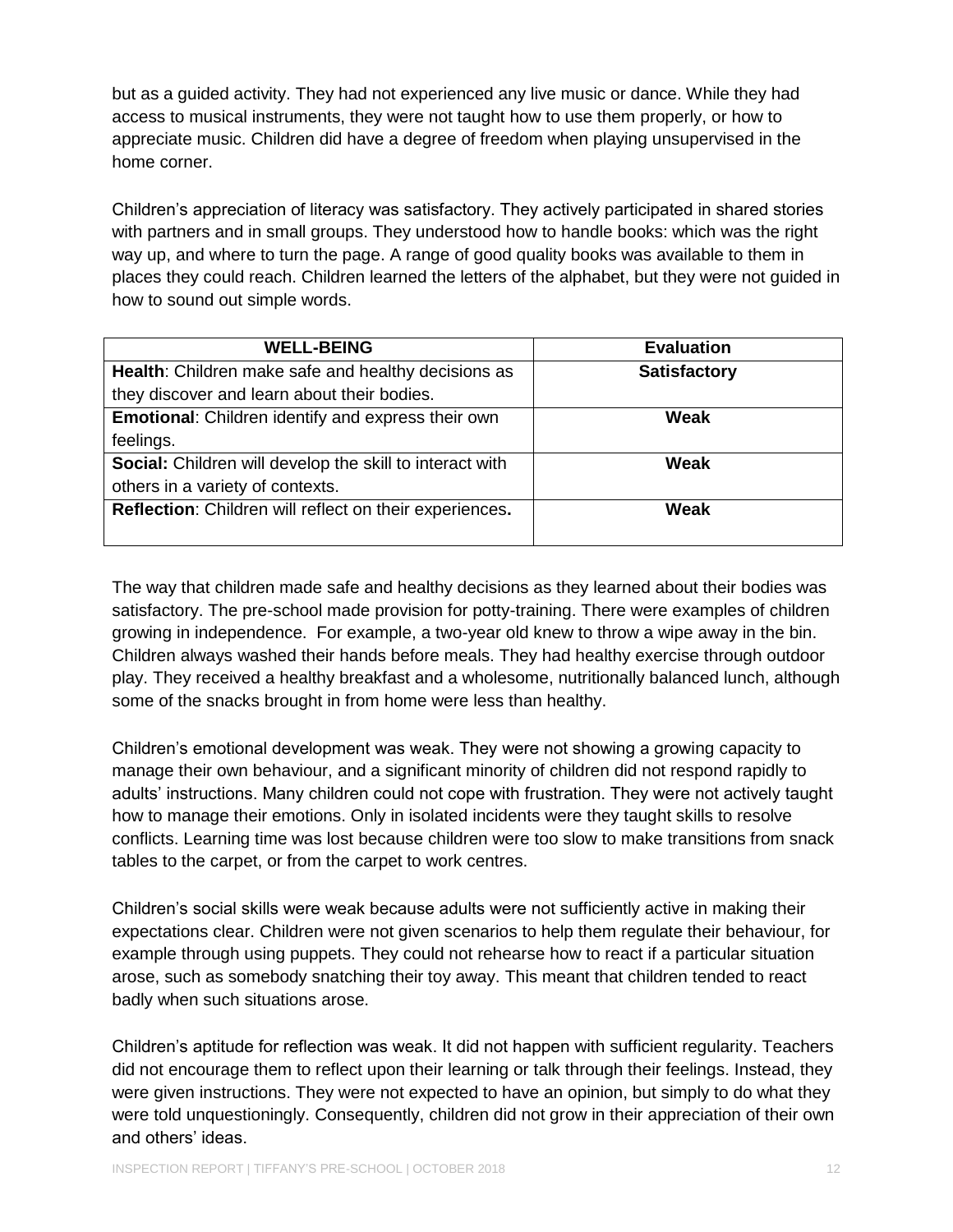### <span id="page-13-0"></span>Teaching, learning and assessment

| Ensuring effective teaching to support children's<br>learning | <b>Evaluation</b> |
|---------------------------------------------------------------|-------------------|
| Teaching                                                      | Weak              |
| Learning                                                      | <b>Weak</b>       |
| Assessment                                                    | <b>Weak</b>       |

Teaching was weak. The staff did not use their subject knowledge to ensure that children learnt. They had plans but did not carry them out effectively. They did not use the resources that were available to them in the classrooms. The resources they did use had minimal impact on the children's learning. For example, children were asked to read the letters on a set of cards, but almost all of them did not know what they were.

Questioning was often too narrow and low level. It was limited, for example, to 'What colour is it?' Classroom procedures and routines were not consistently observed. This resulted in a loss of learning time and to children becoming disengaged. Teaching strategies failed to address the individual needs of children. Nonetheless, some efforts were made to create an attractive learning environment, such as the reading nook in the four year olds' classroom.

Learning was weak. Teaching was often instructional and children did not reflect on their learning. Children did not have enough opportunities to develop their own interests or to sustain concentration. The structures of the daily timetable did not build enough flexibility for children to explore or learn independently. Children were not developing the capacity to become active participants in their own learning. They did not know how to improve their work. There was no sharing once an activity had been completed, to enable children to celebrate their achievements or to explain what they had found out to others. Children rarely made connections with other learning in the real world. There were few opportunities for higher-order thinking skills such as inference or prediction.

Assessment was weak. Assessments were only made to report to parents and did not inform the planned curriculum provision. The assessment model for parents was limiting, especially in recording the progress of the more-able children. In class, there were limited questions that gauged children's understanding, for example of a story. Questions were not asked to assess the depth of children's learning, or to move them on in their thinking. Historically, the Centre had some records of children's ongoing achievements but these had not been maintained this year. Staff did not modify activities based on assessment information. They simply gave all children the same activities to do, regardless of how equipped they were to complete them.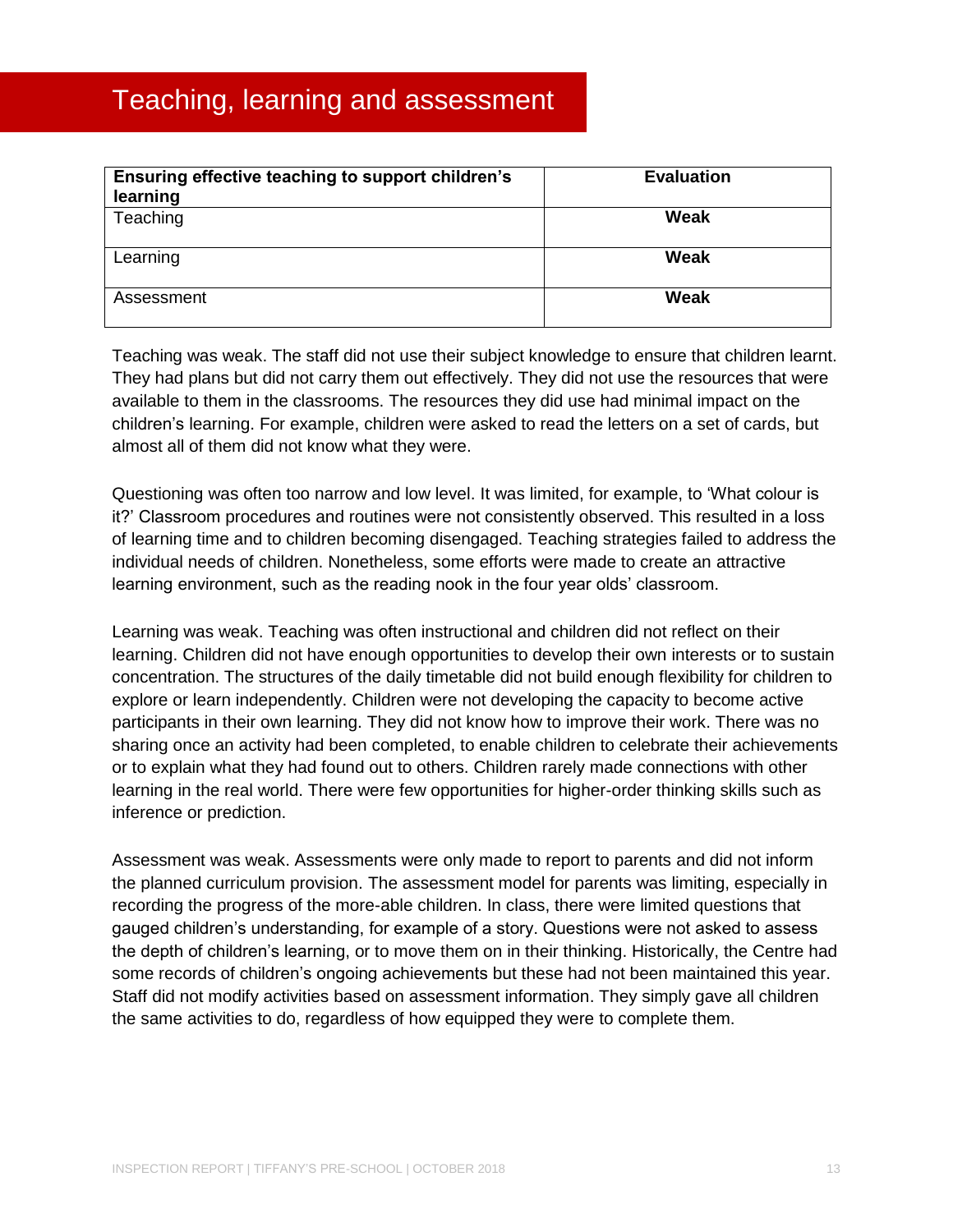<span id="page-14-0"></span>

| Offering a curriculum that meets the educational<br>needs of all children | <b>Evaluation</b> |
|---------------------------------------------------------------------------|-------------------|
| Curriculum                                                                | Weak              |

The curriculum was weak. Children did not have access to computers, i-Pads or cameras. This limited the extent to which they could explore their world and the wider world around them. There was no progression built in to the content of lessons from the work three-year olds were doing to the work being undertaken by four-year olds. The children all did the same tasks, such as using moulds to shape dough. Activities did not become increasingly sophisticated as children grew older. Children had limited opportunities to hone their skills, for example through using scissors or a range of other tools.

While staff planned from the Cayman Islands Early Years Curriculum Framework, the curriculum in practice lacked choice and depth. There were limited opportunities for science, exploration or meaningful learning. Leaders and teachers did not reflect upon the effectiveness of the curriculum, or how they could make it more relevant or purposeful for the children, responding to their needs. There was not enough learning time in the day because of the time spent on breaks, lunch and inefficient transitions. Outside, while children could play, there were no opportunities to promote other areas of learning.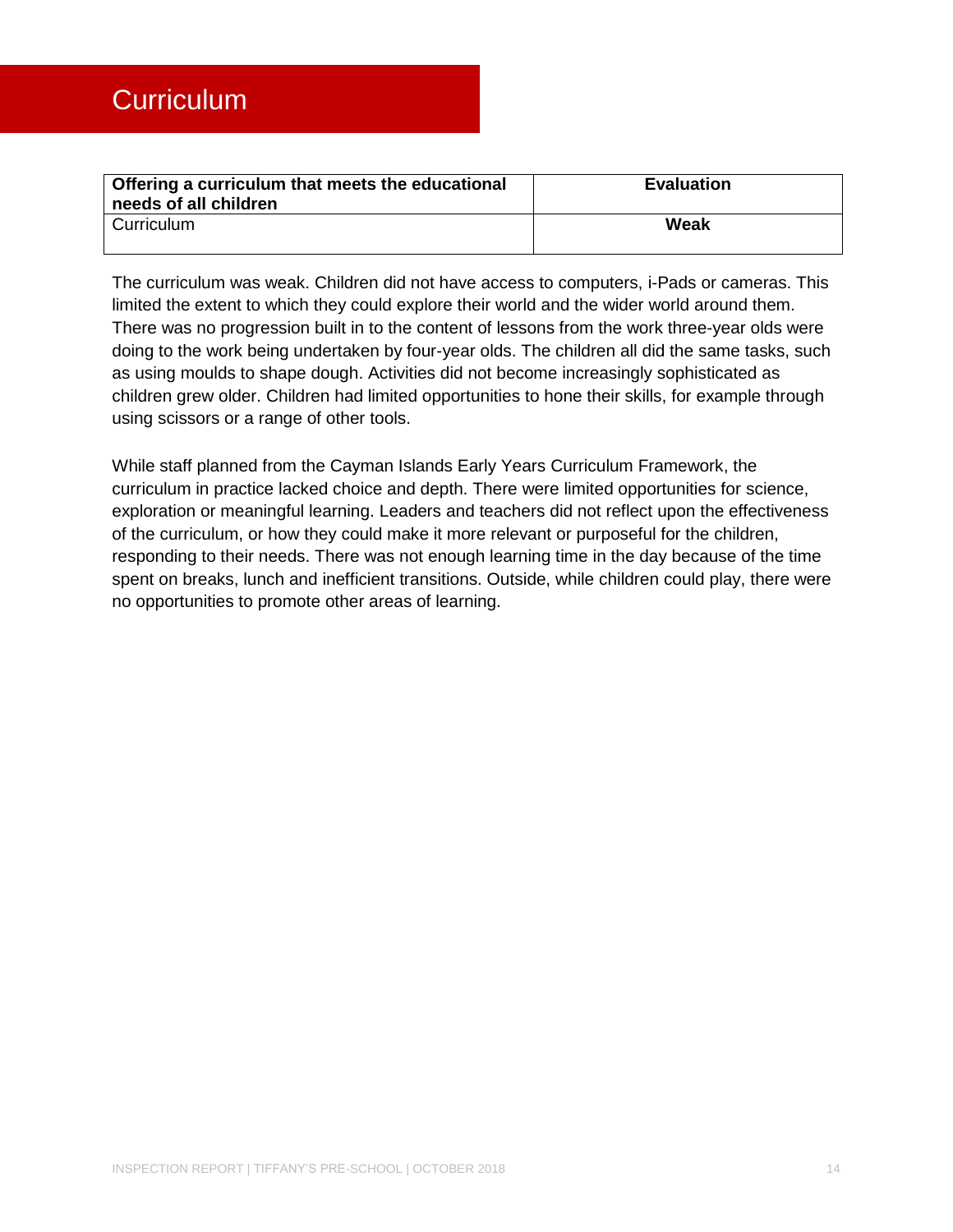<span id="page-15-0"></span>

| Keeping our children safe and always supported | <b>Evaluation</b> |
|------------------------------------------------|-------------------|
| Health and safety                              | Good              |
| Support and guidance                           | Weak              |

The health and safety of the children were good. All requirements for the health and safety of the children were met. The pre-school was a safe environment and the site was secure. It met all fire and environmental safety standards. Monthly fire drills were held. Staff took particular care to keep the building clean. Floors were mopped regularly.

Healthy living was built into the life of the pre-school. Children received wholesome and nourishing food, carefully prepared by the cook. They took a nap in the middle of what was for most of them a very long and tiring day. During the inspection, it was noted that one of the first aid kits was incomplete.

Support and guidance for the children were weak. While teachers responded to children's personal needs with appropriate advice, they did not effectively meet children's academic needs. They did not keep ongoing records of children's achievements, apart from a quarterly report to parents. It was not clear how these assessments were reached, as there were no criteria and nobody checked them. Children who had special educational needs received some external support, but no records were kept. Teachers did not know how well children who had special educational needs were progressing from their starting points. There was no policy for the support of these children.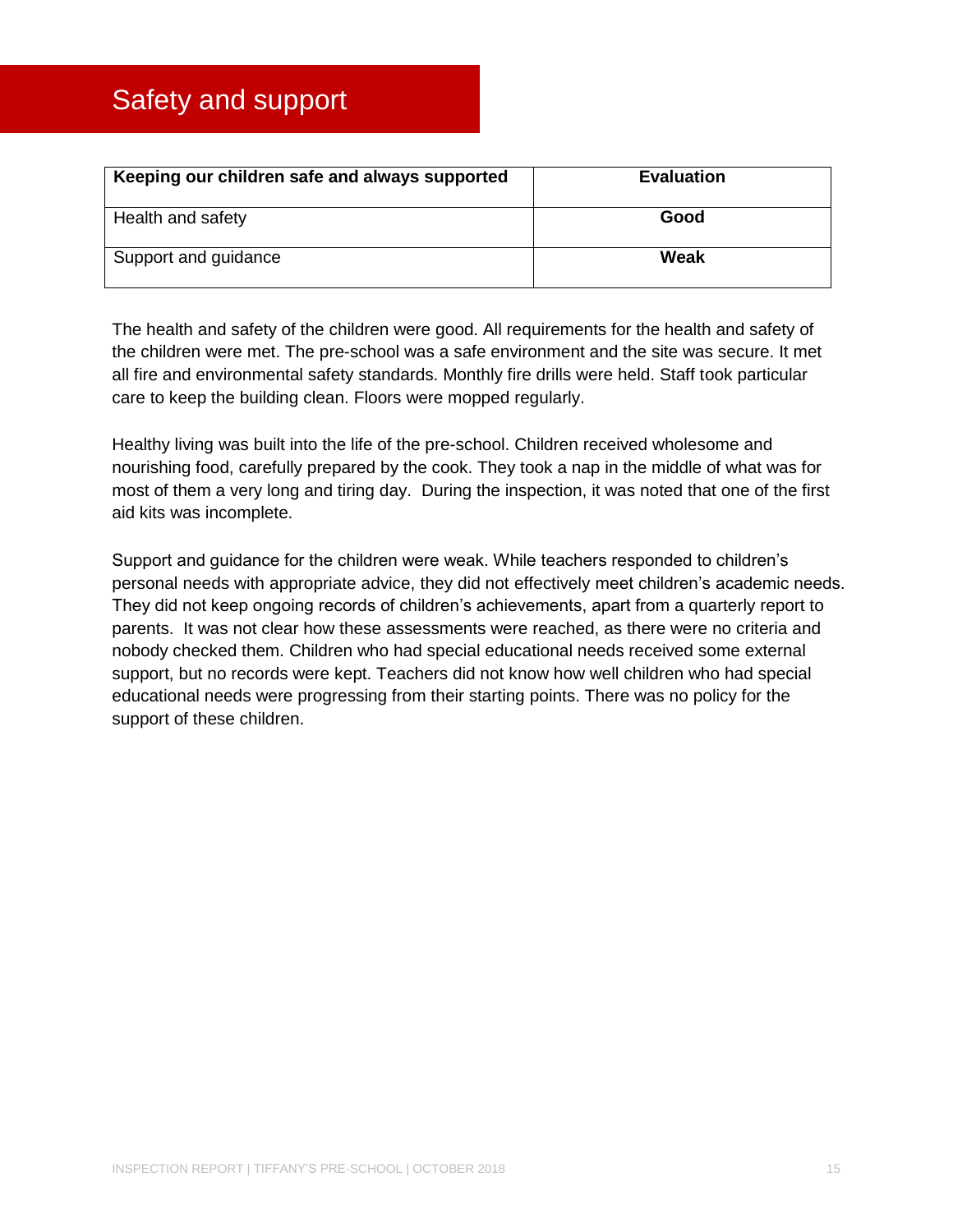<span id="page-16-0"></span>

| Leading and managing the centre and developing<br>links with the community | <b>Evaluation</b>   |
|----------------------------------------------------------------------------|---------------------|
| Leadership                                                                 | Weak                |
| Self-evaluation and improvement planning                                   | Weak                |
| Links with parents and the community                                       | <b>Satisfactory</b> |
| Staff and the learning environment                                         | <b>Satisfactory</b> |

The leadership of Tiffany's Pre-School was weak. Its impact was not evident in children's academic progress, although it was in the caring culture. There was not sufficient drive to make improvements to teaching and learning. Consequently, children had not made the progress they should have done. Staff lacked shared understanding of how young children learn. Leaders reacted to external requirements, rather than being proactive in the ways they developed the centre.

The leadership of self-evaluation was weak. There was no systematic monitoring and evaluation. Whilst leaders sometimes conducted walk-throughs, feedback to staff was minimal. There was an annual evaluation of each member of staff, but no targets were set for improvement following these meetings. The centre did not have any self-evaluation document, or any plans for improvement, so it lacked strategic direction. Staff were therefore unaware of the pre-school's key priorities for improvement.

Links with parents and the community were satisfactory. Parents who filled in surveys and spoke to the lead inspector were very positive about the pre-school. The procedures for communicating with parents were good. There were productive links with the community. For example, the pre-school created a growing space with sponsorship from a local nursery. The centre regularly reported to parents on children's progress, but did not include next steps that children could take to improve their learning further.

Staffing and the learning environment were satisfactory. The school building was kept very clean and was attractive as a place to learn. There was a low turnover of staff. All staff working with children had the appropriate qualifications. Correct ratios of children and staff were maintained at all times. Staff were deployed with a clear rationale where it was considered they would do the best job. The centre had strengths in its resources to promote children's gross motor skills, including for example in the new climbing frame. There were plenty of books for children to enjoy. However, many resources were not accessible for children to use and were under used. There were not enough resources in particular for science and technology.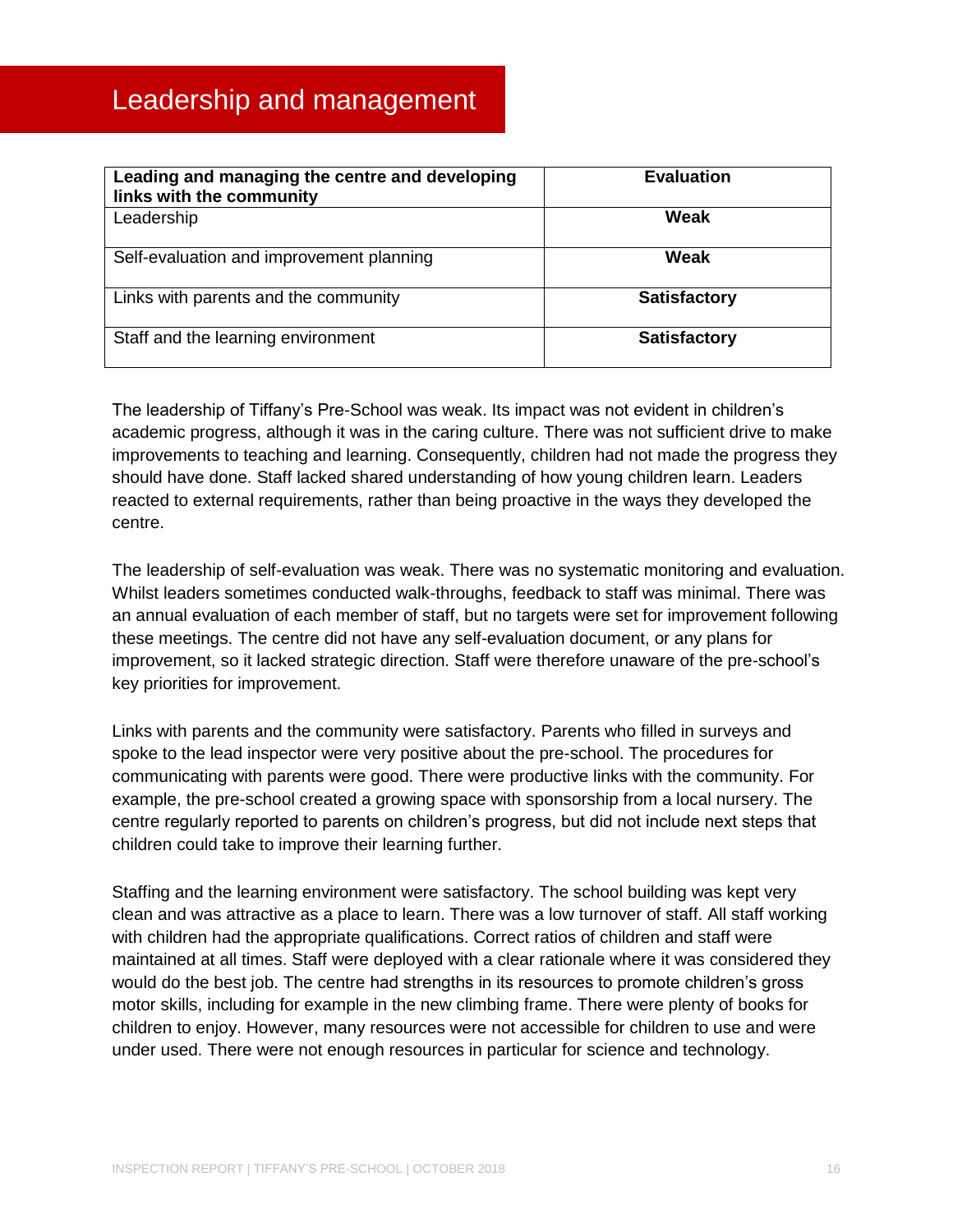### <span id="page-17-0"></span>Survey results

Twenty-three parents and seven staff completed the on-line survey. The results from the survey are detailed in Appendices One and Two to this report.

Parents of children from all year groups completed the on-line survey in advance of the inspection. Almost all parents felt that their children were making good progress in literacy and communication. The majority thought that their children were making good progress in mathematical and scientific understanding. The majority agreed that behaviour was good and that their children were acquiring a good environmental understanding. Almost all parents judged the quality of teaching to be good. They all agreed that their children enjoyed coming to the centre. Almost all believed that their children were inspired to learn and most felt that they had a wide range of play opportunities. A minority believed there were regular visits and visitors. Almost all parents believed that their children were safe, and that the pre-school was fair to them. Most felt that staff dealt with poor behaviour well and almost all believed that the centre was well led. Most felt the school responded to their concerns. Eight parents offered comments within the survey and almost all of these stated how happy they were with Tiffany's Pre-School, although there was the suggestion that reading and writing skills could be taught earlier.

Seven members of the teaching staff completed the survey. A minority had worked at the centre for three years or more. Most believed the pre-school to be safe and caring. Most felt that the centre promoted a healthy lifestyle and served nutritional food. The majority believed behaviour was good, but a significant minority disagreed. Most staff believed the children were taught conflict resolution. The majority believed that they dealt well with poor behaviour, but a significant minority disagreed. The majority disagreed that they were involved in school selfevaluation or improvement plans. All believed parental involvement to be good. Most felt that parent-teacher meetings were well attended. Most said they received support with training. The majority believed the pre-school had enough resources and that the quality of provision was good. The majority of staff believed the Centre to be well led, but a significant minority disagreed. Only a few teachers commented within the surveys, mainly praising the dedication of the Principal.

#### **What happens next?**

As overall progress has been judged as weak, there will be a further follow-through inspection within six months of the publication of this report. The centre will continue to be inspected on a regular basis until all aspects of performance are judged to be at least satisfactory.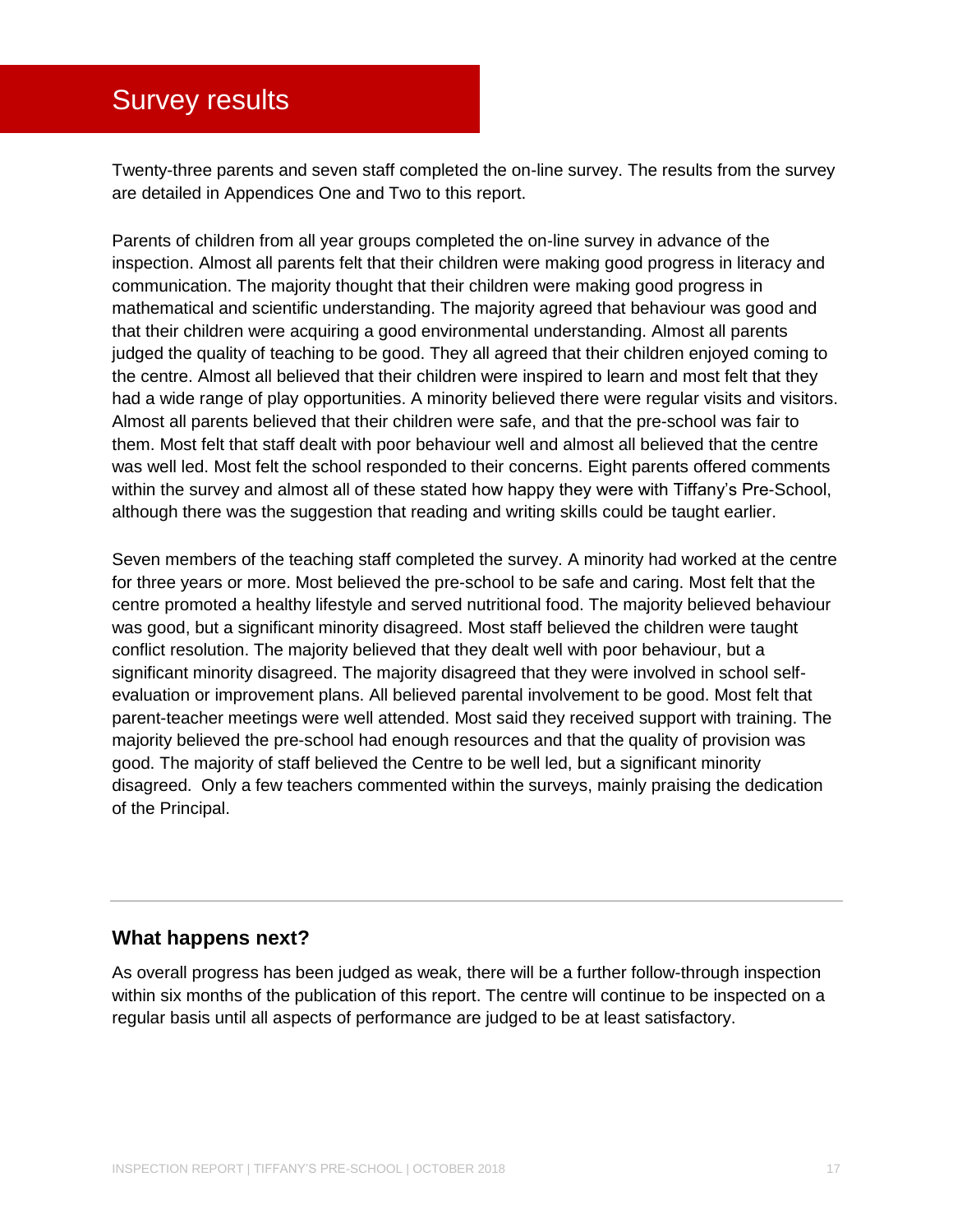## <span id="page-18-0"></span>**Office of Education Standards | Parent Survey 2018**



*How many children do you have in this Early Years Centre?*

| <b>Response</b> | <b>Count</b> |
|-----------------|--------------|
| <b>Answered</b> | າາ           |
| <b>Skipped</b>  |              |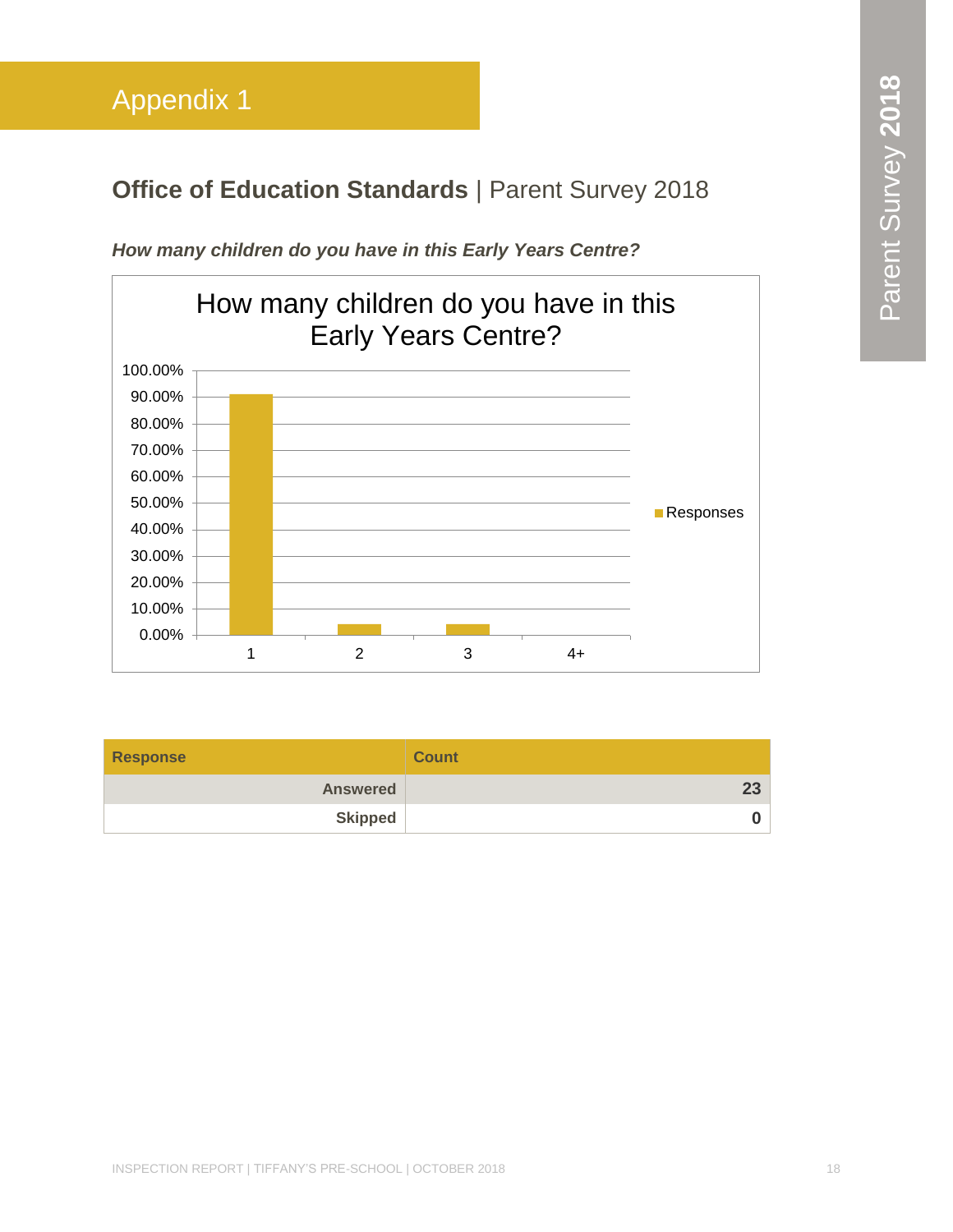#### *How old is your eldest child in the Early Years Centre?*



| <b>Response</b> | <b>Count</b> |
|-----------------|--------------|
| <b>Answered</b> | າາ           |
| <b>Skipped</b>  |              |

#### *How many years has your eldest child been at this Early Years Centre?*

| <b>Response</b>                              | <b>Percentage</b> | <b>Count</b> |
|----------------------------------------------|-------------------|--------------|
| Less than one year                           | 21.74%            | 5            |
| More than one year but less than three years | 69.57%            | 16           |
| More than three years                        | 8.70%             | っ            |
|                                              | <b>Answered</b>   | 23           |
|                                              | <b>Skipped</b>    |              |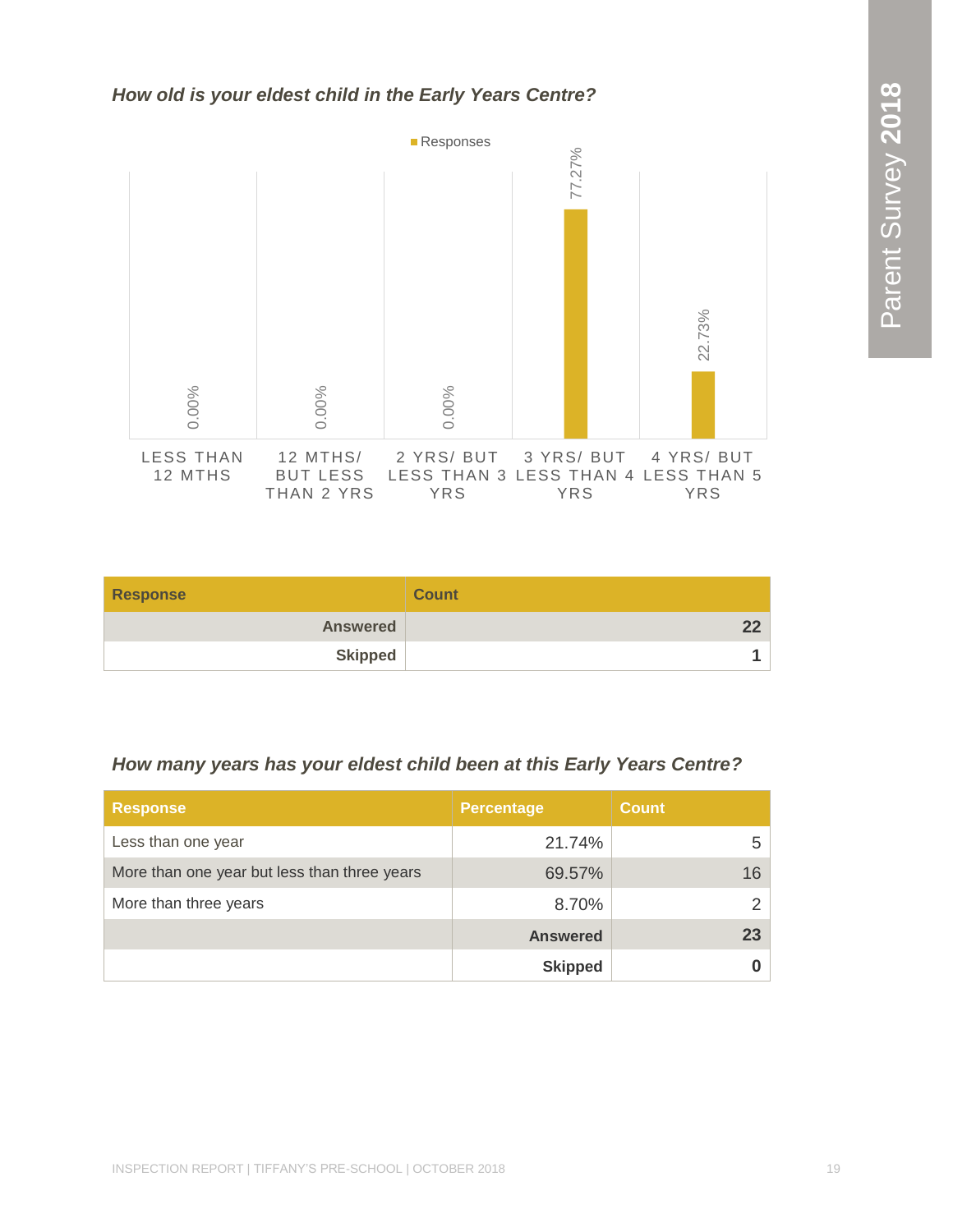

*My child is making good progress in all aspects of early communication/literacy (including listening, speaking, early reading and writing).*

| <b>Response</b>                              | <b>Percentage</b> | <b>Count</b>      |
|----------------------------------------------|-------------------|-------------------|
| <b>Strongly Agree</b>                        | 36.36%            | 8                 |
| Agree                                        | 54.55%            | $12 \overline{ }$ |
| <b>Disagree</b>                              | $0.00\%$          | $\Omega$          |
| <b>Strongly Disagree</b>                     | 0.00%             | $\Omega$          |
| I am unsure or unable to answer the question | 9.09%             | 2                 |
|                                              | <b>Answered</b>   | 22                |
|                                              | <b>Skipped</b>    |                   |

#### *My child is making good progress in their mathematical understanding.*

| <b>Response</b>                              | <b>Percentage</b> | <b>Count</b> |
|----------------------------------------------|-------------------|--------------|
| <b>Strongly Agree</b>                        | 13.64%            | 3            |
| Agree                                        | 40.91%            | 9            |
| <b>Disagree</b>                              | 13.64%            | 3            |
| <b>Strongly Disagree</b>                     | $0.00\%$          | $\Omega$     |
| I am unsure or unable to answer the question | 31.82%            | 7            |
|                                              | <b>Answered</b>   | 22           |
|                                              | <b>Skipped</b>    |              |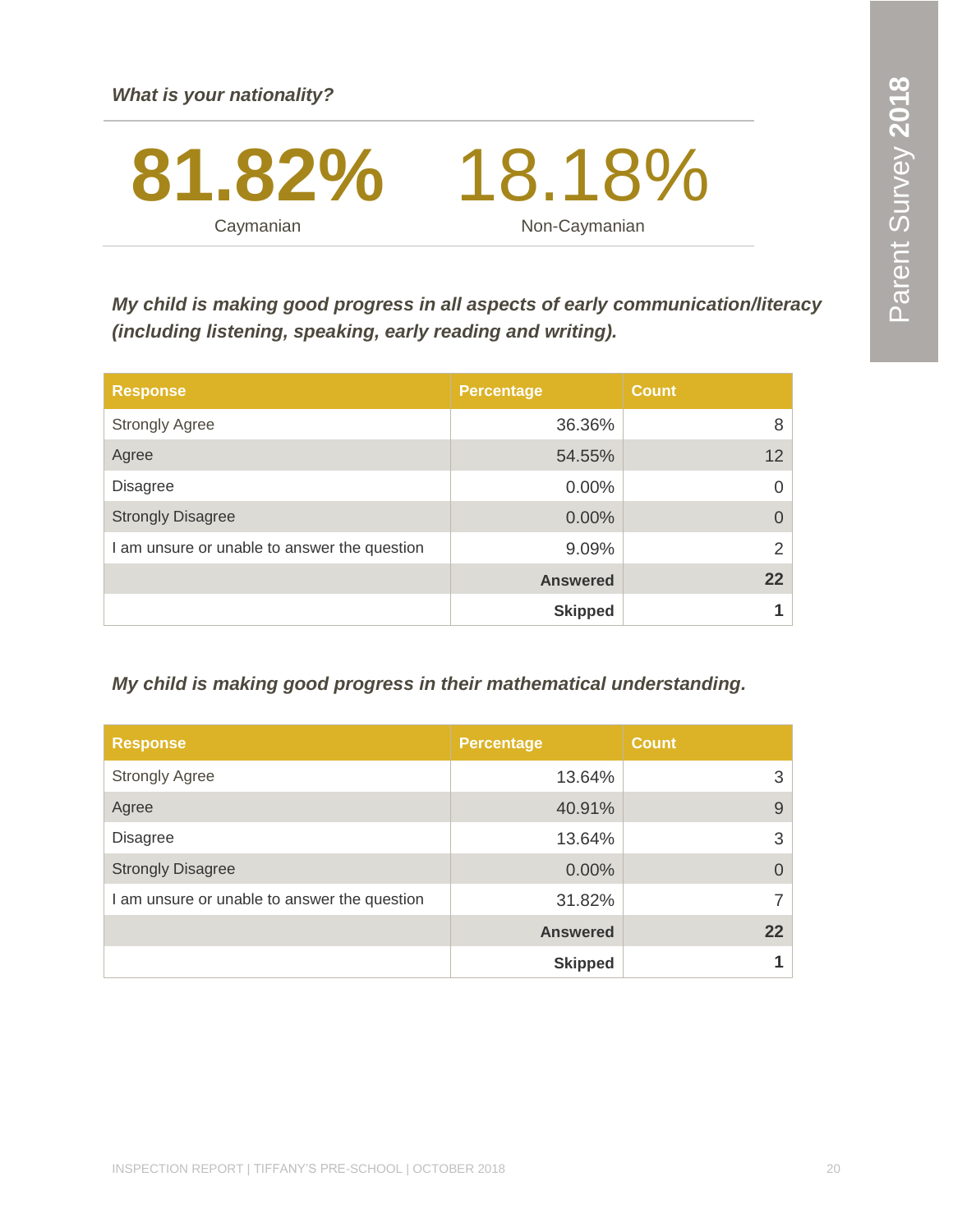*My child is making good progress in their early scientific understanding.*

| <b>Response</b>                              | <b>Percentage</b> | <b>Count</b> |
|----------------------------------------------|-------------------|--------------|
| <b>Strongly Agree</b>                        | 13.64%            | 3            |
| Agree                                        | 36.36%            | 8            |
| <b>Disagree</b>                              | 22.73%            | 5            |
| <b>Strongly Disagree</b>                     | 0.00%             |              |
| I am unsure or unable to answer the question | 27.27%            | 6            |
|                                              | <b>Answered</b>   | $22 \,$      |
|                                              | <b>Skipped</b>    |              |

#### *The Early Years Centre is effective in developing my child's personal and social skills.*

| <b>Response</b>                              | <b>Percentage</b> | <b>Count</b> |
|----------------------------------------------|-------------------|--------------|
| <b>Strongly Agree</b>                        | 63.64%            | 14           |
| Agree                                        | 31.82%            |              |
| <b>Disagree</b>                              | $0.00\%$          |              |
| <b>Strongly Disagree</b>                     | 0.00%             |              |
| I am unsure or unable to answer the question | 4.55%             |              |
|                                              | <b>Answered</b>   | 22           |
|                                              | <b>Skipped</b>    |              |

*My child is being helped to take turns and share fairly as part of the education programme.*

| <b>Response</b>                              | <b>Percentage</b> | <b>Count</b> |
|----------------------------------------------|-------------------|--------------|
| <b>Strongly Agree</b>                        | 40.91%            | 9            |
| Agree                                        | 59.09%            | 13           |
| <b>Disagree</b>                              | 0.00%             |              |
| <b>Strongly Disagree</b>                     | 0.00%             |              |
| I am unsure or unable to answer the question | $0.00\%$          |              |
|                                              | <b>Answered</b>   | 22           |
|                                              | <b>Skipped</b>    |              |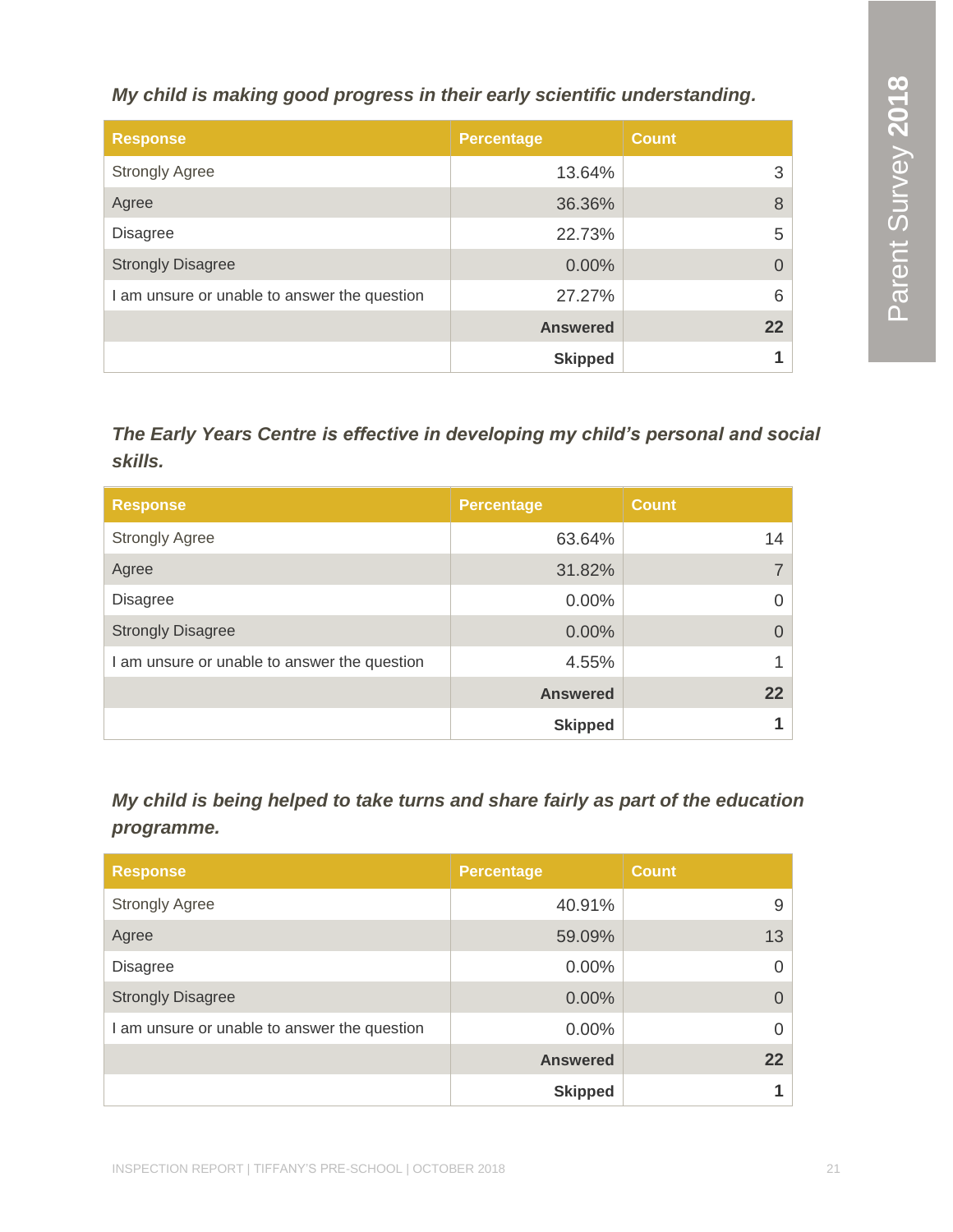*My child is developing a good understanding of the environment and how they can help to protect it.*

| <b>Response</b>                              | <b>Percentage</b> | <b>Count</b>          |
|----------------------------------------------|-------------------|-----------------------|
| <b>Strongly Agree</b>                        | 22.73%            | 5.                    |
| Agree                                        | 50.00%            | 11                    |
| <b>Disagree</b>                              | 9.09%             | $\mathbf{2}^{\prime}$ |
| <b>Strongly Disagree</b>                     | 0.00%             | $\Omega$              |
| I am unsure or unable to answer the question | 18.18%            | 4                     |
|                                              | <b>Answered</b>   | 22                    |
|                                              | <b>Skipped</b>    |                       |

#### *The quality of teaching in the Early Years Centre is good.*

| <b>Response</b>                              | <b>Percentage</b> | <b>Count</b>    |
|----------------------------------------------|-------------------|-----------------|
| <b>Strongly Agree</b>                        | 31.82%            |                 |
| Agree                                        | 59.09%            | 13              |
| <b>Disagree</b>                              | 0.00%             | 0               |
| <b>Strongly Disagree</b>                     | 0.00%             |                 |
| I am unsure or unable to answer the question | 9.09%             | $\mathcal{P}$   |
|                                              | <b>Answered</b>   | 22 <sub>2</sub> |
|                                              | <b>Skipped</b>    |                 |

#### *My child enjoys coming to the Early Years Centre.*

| <b>Response</b>                            | <b>Percentage</b> | <b>Count</b>      |
|--------------------------------------------|-------------------|-------------------|
| <b>Strongly Agree</b>                      | 54.55%            | $12 \overline{ }$ |
| Agree                                      | 45.45%            | 10                |
| <b>Disagree</b>                            | $0.00\%$          | 0                 |
| <b>Strongly Disagree</b>                   | $0.00\%$          | $\Omega$          |
| am unsure or unable to answer the question | $0.00\%$          | 0                 |
|                                            | <b>Answered</b>   | 22                |
|                                            | <b>Skipped</b>    |                   |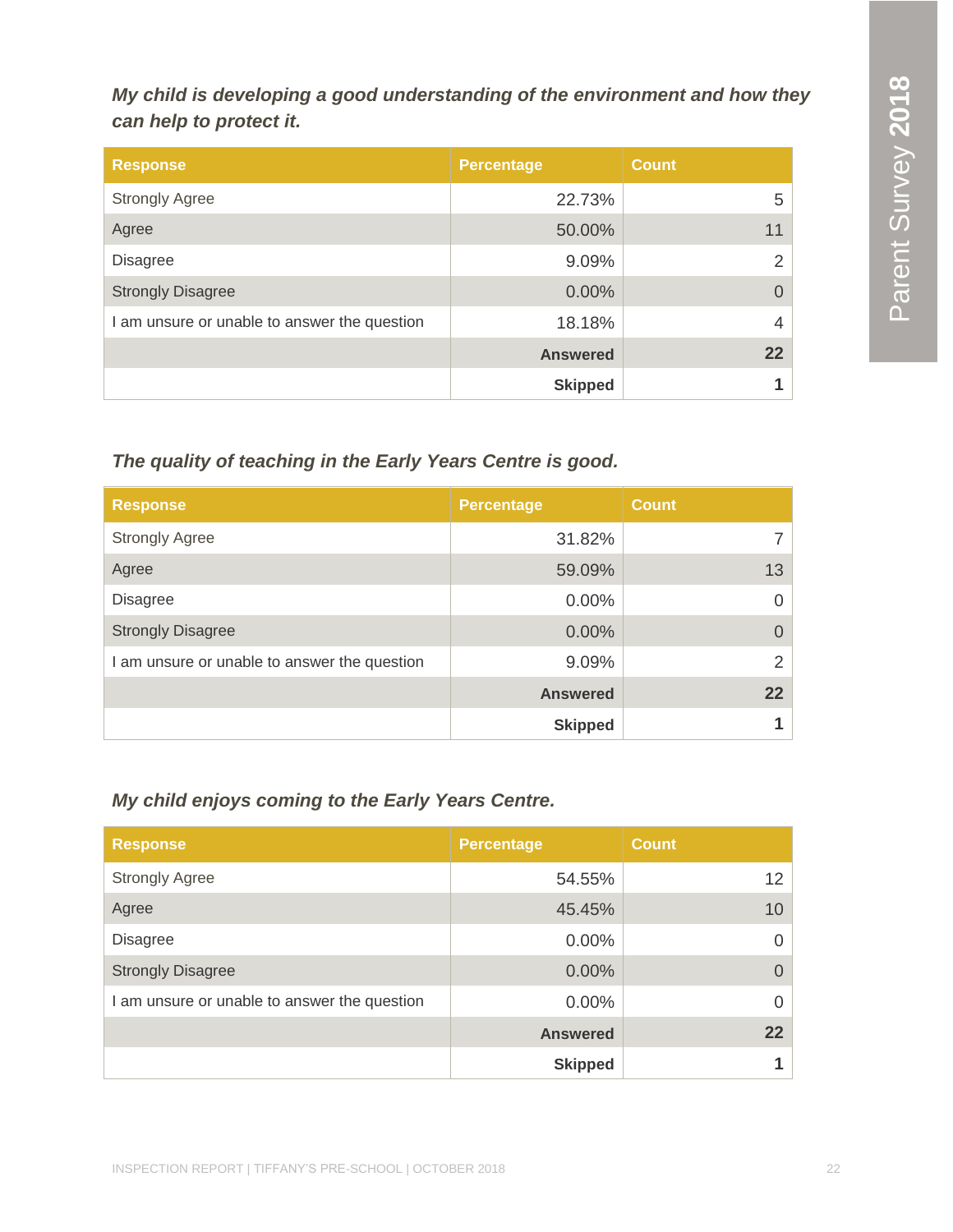#### *My child is inspired to learn.*

| <b>Response</b>                              | Percentage      | <b>Count</b> |
|----------------------------------------------|-----------------|--------------|
| <b>Strongly Agree</b>                        | 45.45%          | 10           |
| Agree                                        | 50.00%          | 11           |
| <b>Disagree</b>                              | 4.55%           |              |
| <b>Strongly Disagree</b>                     | $0.00\%$        | $\Omega$     |
| I am unsure or unable to answer the question | $0.00\%$        | $\Omega$     |
|                                              | <b>Answered</b> | 22           |
|                                              | <b>Skipped</b>  |              |

#### *My child is given a wide range of age-appropriate play opportunities each day.*

| <b>Response</b>                              | <b>Percentage</b> | <b>Count</b> |
|----------------------------------------------|-------------------|--------------|
| <b>Strongly Agree</b>                        | 36.36%            | 8            |
| Agree                                        | 50.00%            | 11           |
| <b>Disagree</b>                              | $0.00\%$          | O            |
| <b>Strongly Disagree</b>                     | $0.00\%$          | $\Omega$     |
| I am unsure or unable to answer the question | 13.64%            | 3            |
|                                              | <b>Answered</b>   | 22           |
|                                              | <b>Skipped</b>    |              |

*There are regular visits and visitors to the Early Years Centre which enhance the learning of my child.*

| <b>Response</b>                              | <b>Percentage</b> | <b>Count</b> |
|----------------------------------------------|-------------------|--------------|
| <b>Strongly Agree</b>                        | 4.55%             |              |
| Agree                                        | 31.82%            |              |
| <b>Disagree</b>                              | 4.55%             |              |
| <b>Strongly Disagree</b>                     | 0.00%             | $\Omega$     |
| I am unsure or unable to answer the question | 59.09%            | 13           |
|                                              | <b>Answered</b>   | 22           |
|                                              | <b>Skipped</b>    |              |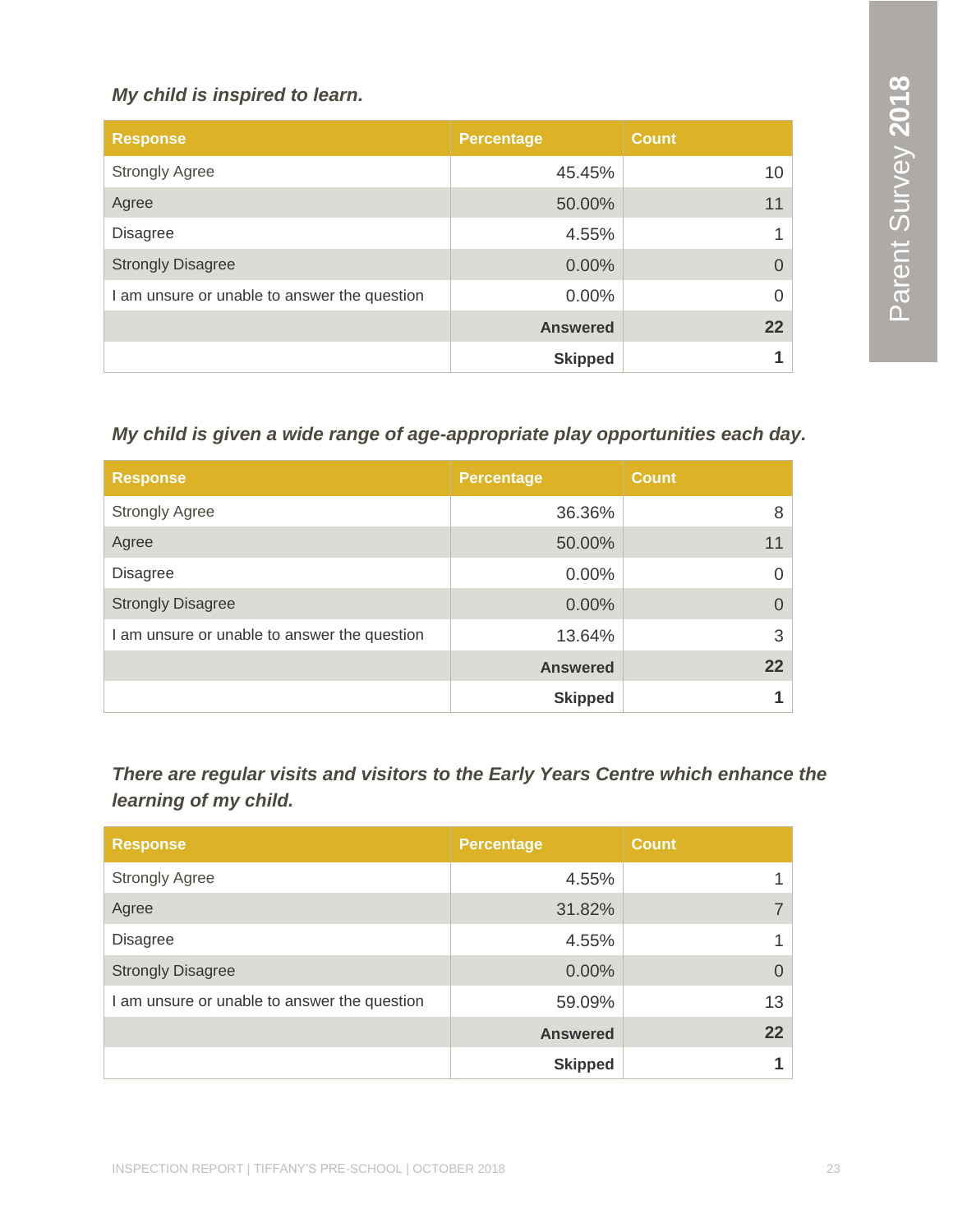#### *My child is safe and cared for at the Early Years Centre.*

| <b>Response</b>                              | <b>Percentage</b> | <b>Count</b> |
|----------------------------------------------|-------------------|--------------|
| <b>Strongly Agree</b>                        | 56.52%            | 13           |
| Agree                                        | 39.13%            | 9            |
| <b>Disagree</b>                              | $0.00\%$          | 0            |
| <b>Strongly Disagree</b>                     | $0.00\%$          | $\Omega$     |
| I am unsure or unable to answer the question | 4.35%             |              |
|                                              | <b>Answered</b>   | 23           |
|                                              | <b>Skipped</b>    |              |

#### *The Early Years Centre helps my child choose a healthy lifestyle.*

| <b>Response</b>                              | <b>Percentage</b> | <b>Count</b>    |
|----------------------------------------------|-------------------|-----------------|
| <b>Strongly Agree</b>                        | 43.48%            | 10 <sup>1</sup> |
| Agree                                        | 47.83%            | 11              |
| <b>Disagree</b>                              | 0.00%             | 0               |
| <b>Strongly Disagree</b>                     | 0.00%             | 0               |
| I am unsure or unable to answer the question | 8.70%             | 2               |
|                                              | <b>Answered</b>   | 23              |
|                                              | <b>Skipped</b>    |                 |

#### *My child is treated fairly at the Early Years Centre.*

| <b>Response</b>                              | <b>Percentage</b> | <b>Count</b> |
|----------------------------------------------|-------------------|--------------|
| <b>Strongly Agree</b>                        | 47.83%            | 11           |
| Agree                                        | 47.83%            | 11           |
| <b>Disagree</b>                              | 0.00%             | 0            |
| <b>Strongly Disagree</b>                     | 0.00%             | 0            |
| I am unsure or unable to answer the question | 4.35%             |              |
|                                              | <b>Answered</b>   | 23           |
|                                              | <b>Skipped</b>    |              |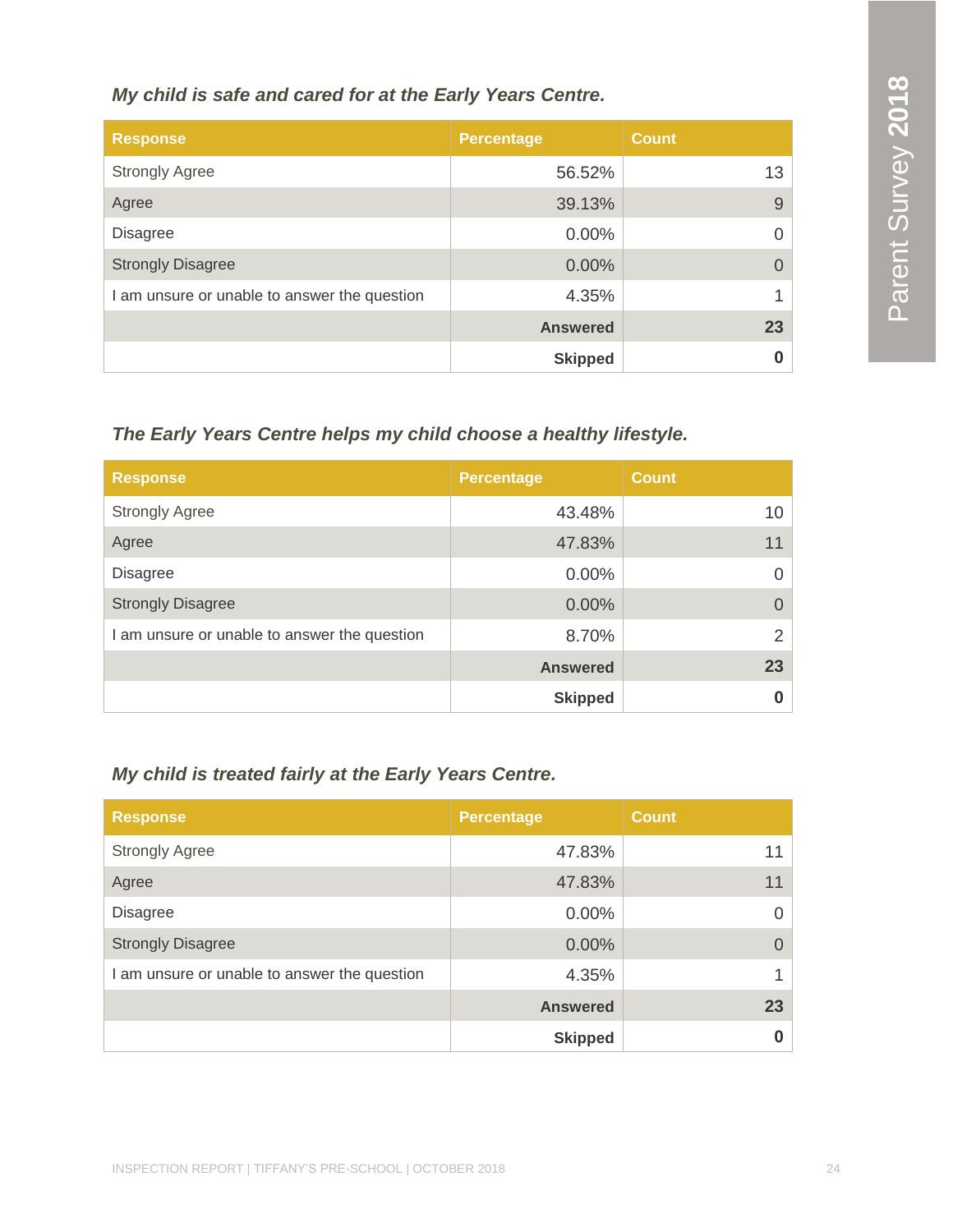*The Early Years Centre deals effectively with incidents of poor behaviour.*

| <b>Response</b>                              | <b>Percentage</b> | <b>Count</b>    |
|----------------------------------------------|-------------------|-----------------|
| <b>Strongly Agree</b>                        | 45.45%            | 10 <sup>°</sup> |
| Agree                                        | 36.36%            | 8               |
| <b>Disagree</b>                              | $0.00\%$          | 0               |
| <b>Strongly Disagree</b>                     | $0.00\%$          | $\mathcal{O}$   |
| I am unsure or unable to answer the question | 18.18%            | 4               |
|                                              | <b>Answered</b>   | 22              |
|                                              | <b>Skipped</b>    |                 |

#### *The Early Years Centre provides good support to children with special educational needs.*

| <b>Response</b>                              | <b>Percentage</b> | <b>Count</b> |
|----------------------------------------------|-------------------|--------------|
| <b>Strongly Agree</b>                        | 34.78%            | 8            |
| Agree                                        | 21.74%            | 5            |
| <b>Disagree</b>                              | 0.00%             | 0            |
| <b>Strongly Disagree</b>                     | 0.00%             | O            |
| I am unsure or unable to answer the question | 43.48%            | 10           |
|                                              | <b>Answered</b>   | 23           |
|                                              | <b>Skipped</b>    |              |

#### *The Early Years Centre is well led.*

| <b>Response</b>                              | <b>Percentage</b> | <b>Count</b> |
|----------------------------------------------|-------------------|--------------|
| <b>Strongly Agree</b>                        | 39.13%            | 9            |
| Agree                                        | 56.52%            | 13           |
| <b>Disagree</b>                              | 0.00%             | 0            |
| <b>Strongly Disagree</b>                     | $0.00\%$          | $\Omega$     |
| I am unsure or unable to answer the question | 4.35%             | 1            |
|                                              | <b>Answered</b>   | 23           |
|                                              | <b>Skipped</b>    | 0            |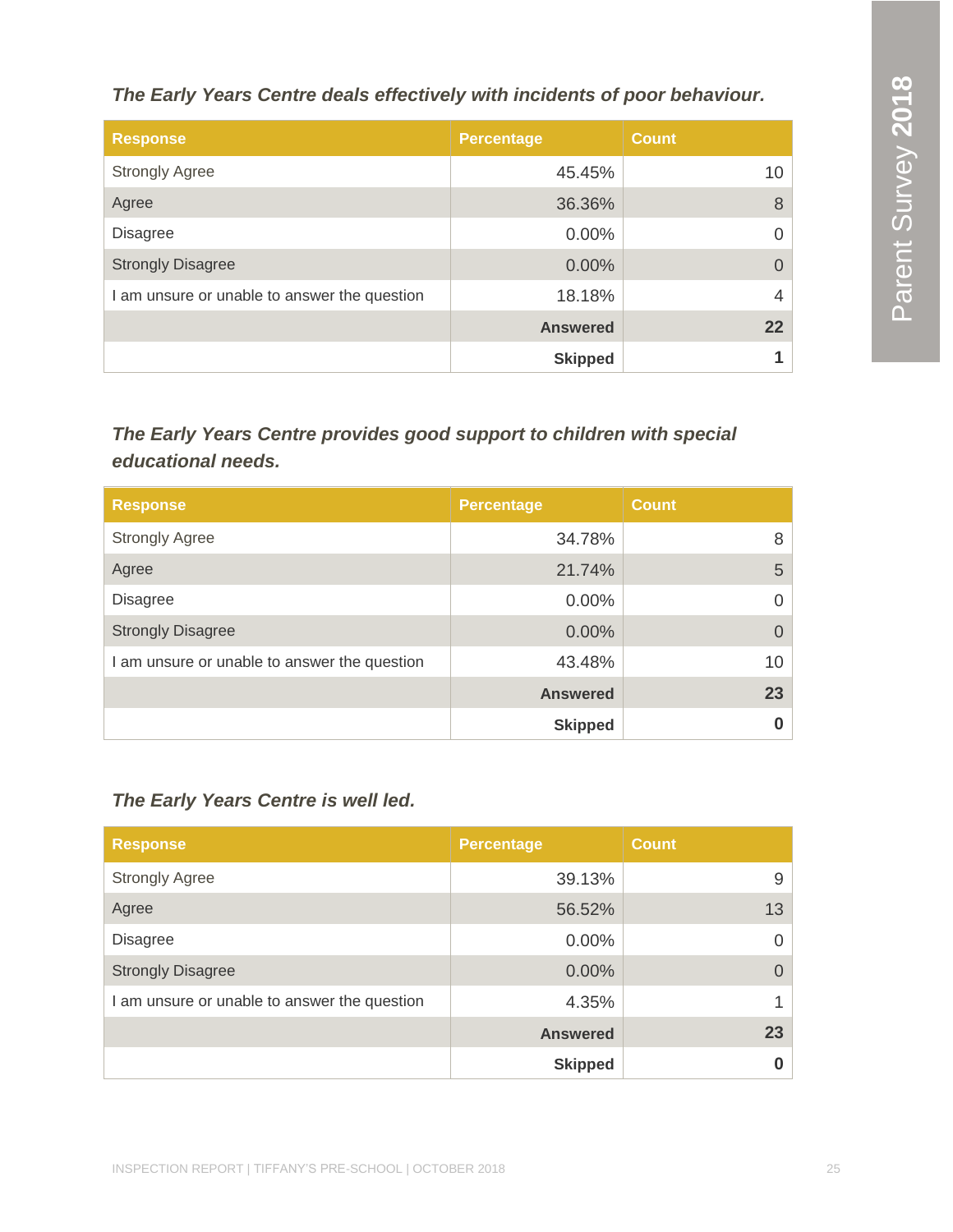*I receive good information about the improvement plans developed for the Early Years Centre.*

| <b>Response</b>                              | <b>Percentage</b> | <b>Count</b>    |
|----------------------------------------------|-------------------|-----------------|
| <b>Strongly Agree</b>                        | 30.43%            |                 |
| Agree                                        | 52.17%            | 12 <sup>2</sup> |
| <b>Disagree</b>                              | 13.04%            | 3               |
| <b>Strongly Disagree</b>                     | 0.00%             | 0               |
| I am unsure or unable to answer the question | 4.35%             |                 |
|                                              | <b>Answered</b>   | 23              |
|                                              | <b>Skipped</b>    |                 |

*Communication between the Early Years Centre and parents is effective and timely.*

| <b>Response</b>                              | <b>Percentage</b> | <b>Count</b>    |
|----------------------------------------------|-------------------|-----------------|
| <b>Strongly Agree</b>                        | 52.17%            | 12 <sup>2</sup> |
| Agree                                        | 39.13%            | 9               |
| <b>Disagree</b>                              | 4.35%             |                 |
| <b>Strongly Disagree</b>                     | 0.00%             | $\mathbf{O}$    |
| I am unsure or unable to answer the question | 4.35%             |                 |
|                                              | <b>Answered</b>   | 23              |
|                                              | <b>Skipped</b>    | 0               |

#### *The Early Years Centre responds appropriately to parental concerns.*

| <b>Response</b>                              | <b>Percentage</b> | <b>Count</b> |
|----------------------------------------------|-------------------|--------------|
| <b>Strongly Agree</b>                        | 45.45%            | 10           |
| Agree                                        | 40.91%            | 9            |
| <b>Disagree</b>                              | $0.00\%$          |              |
| <b>Strongly Disagree</b>                     | 0.00%             |              |
| I am unsure or unable to answer the question | 13.64%            | 3            |
|                                              | <b>Answered</b>   | 22           |
|                                              | <b>Skipped</b>    |              |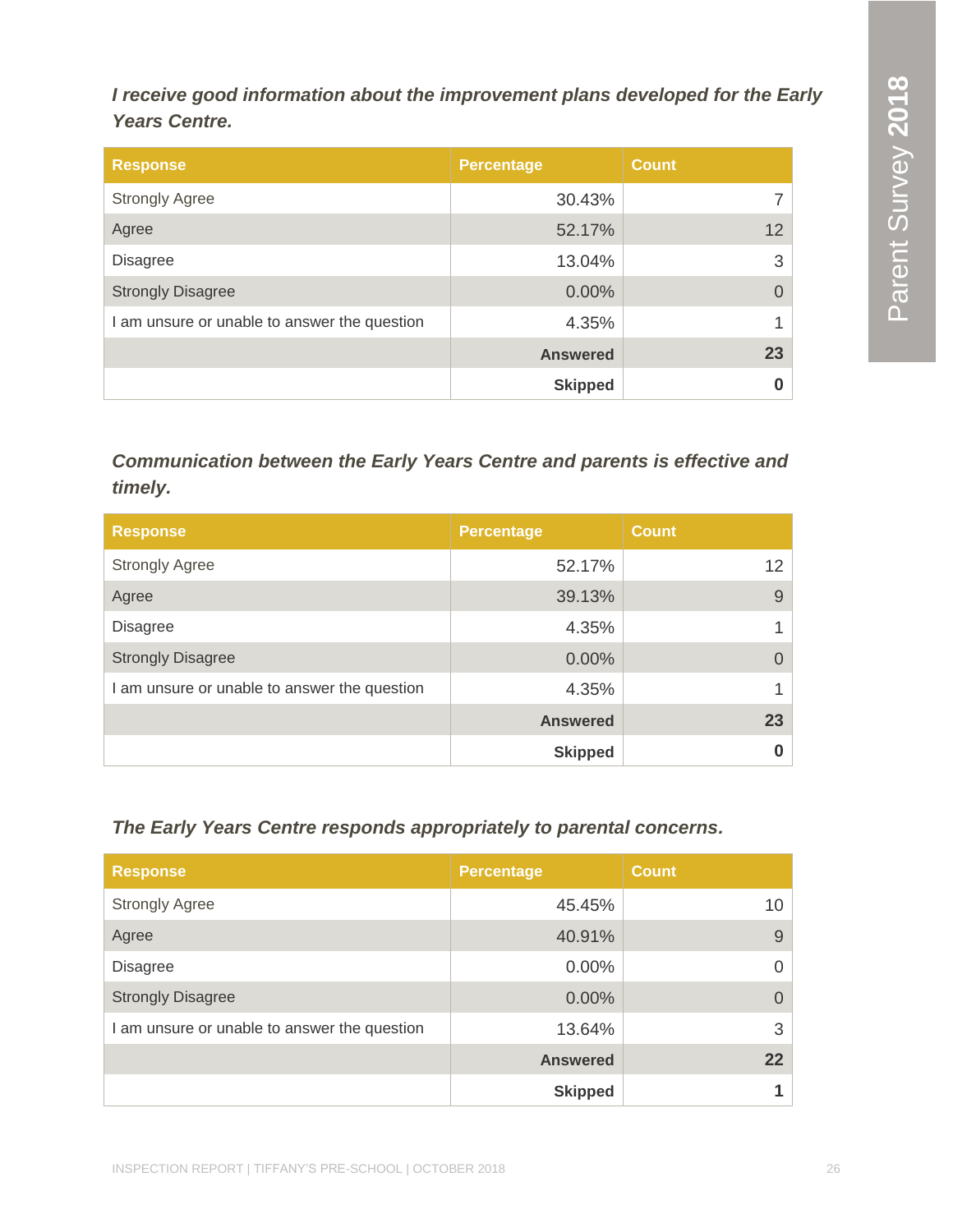*I receive regular, comprehensive and accurate information about my child's achievements and progress.*

| <b>Response</b>                              | <b>Percentage</b> | <b>Count</b> |
|----------------------------------------------|-------------------|--------------|
| <b>Strongly Agree</b>                        | 52.17%            | 12           |
| Agree                                        | 39.13%            | 9            |
| <b>Disagree</b>                              | 4.35%             |              |
| <b>Strongly Disagree</b>                     | 0.00%             | 0            |
| I am unsure or unable to answer the question | 4.35%             |              |
|                                              | <b>Answered</b>   | 23           |
|                                              | <b>Skipped</b>    |              |

#### *Parent meetings are helpful and they are held regularly.*

| <b>Response</b>                              | <b>Percentage</b> | <b>Count</b>   |
|----------------------------------------------|-------------------|----------------|
| <b>Strongly Agree</b>                        | 34.78%            | 8              |
| Agree                                        | 39.13%            | 9              |
| <b>Disagree</b>                              | 8.70%             | $\overline{2}$ |
| <b>Strongly Disagree</b>                     | 0.00%             | $\Omega$       |
| I am unsure or unable to answer the question | 17.39%            | 4              |
|                                              | <b>Answered</b>   | 23             |
|                                              | <b>Skipped</b>    |                |

#### *Parents are effectively involved in the work of the Early Years Centre.*

| <b>Response</b>                              | <b>Percentage</b> | <b>Count</b>   |
|----------------------------------------------|-------------------|----------------|
| <b>Strongly Agree</b>                        | 39.13%            | 9              |
| Agree                                        | 34.78%            | 8              |
| <b>Disagree</b>                              | 8.70%             | $\overline{2}$ |
| <b>Strongly Disagree</b>                     | 0.00%             |                |
| I am unsure or unable to answer the question | 17.39%            | 4              |
|                                              | <b>Answered</b>   | 23             |
|                                              | <b>Skipped</b>    |                |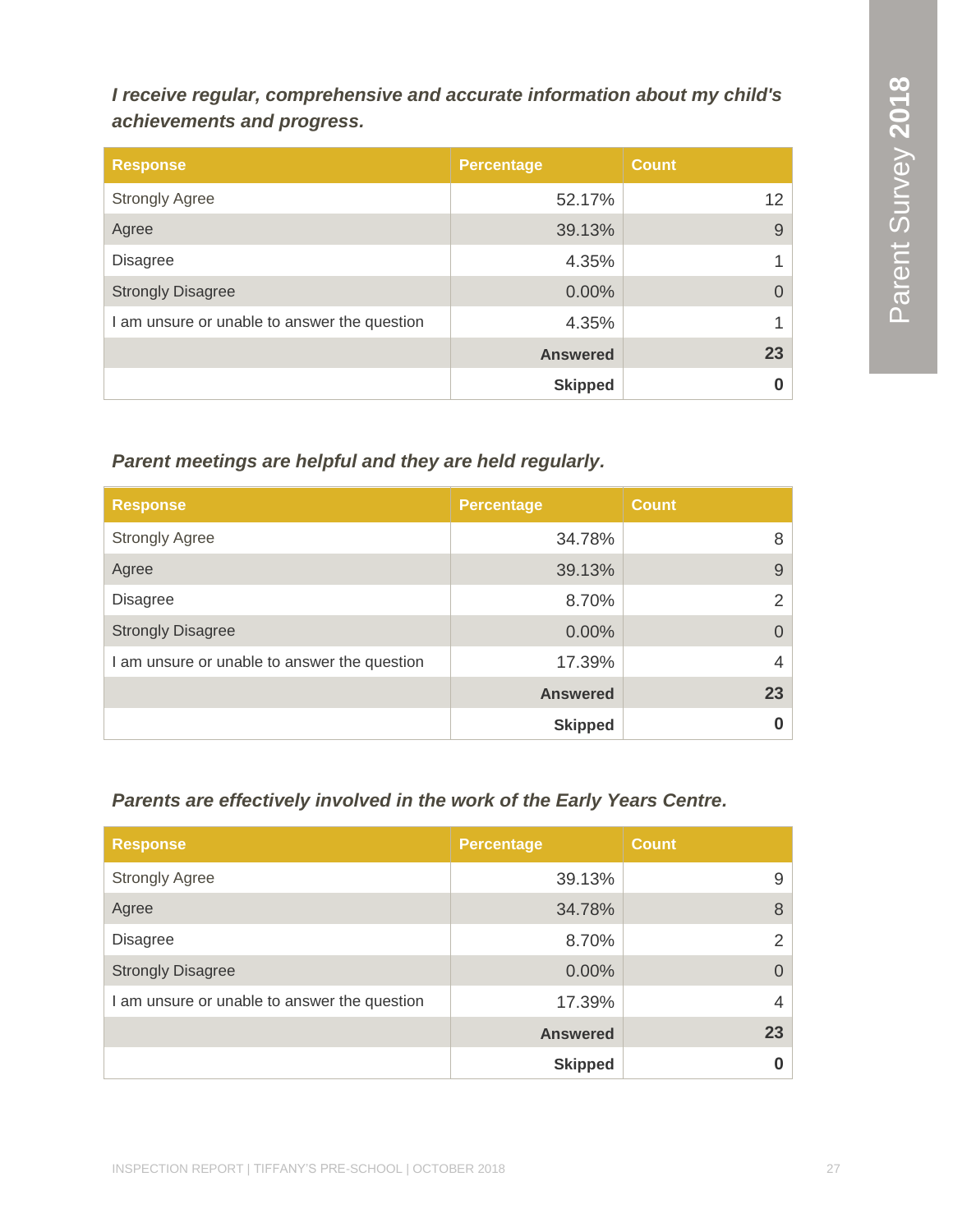#### *The Early Years Centre enjoys good links with the wider community.*

| <b>Response</b>                              | <b>Percentage</b> | <b>Count</b> |
|----------------------------------------------|-------------------|--------------|
| <b>Strongly Agree</b>                        | 27.27%            | 6            |
| Agree                                        | 45.45%            | 10           |
| <b>Disagree</b>                              | $0.00\%$          | Ω            |
| <b>Strongly Disagree</b>                     | $0.00\%$          | $\Omega$     |
| I am unsure or unable to answer the question | 27.27%            | 6            |
|                                              | <b>Answered</b>   | 22           |
|                                              | <b>Skipped</b>    | и            |

#### *The Early Years Centre has appropriately qualified and suitably skilled staff.*

| <b>Response</b>                              | <b>Percentage</b> | <b>Count</b> |
|----------------------------------------------|-------------------|--------------|
| <b>Strongly Agree</b>                        | 30.43%            |              |
| Agree                                        | 56.52%            | 13           |
| <b>Disagree</b>                              | 0.00%             | 0            |
| <b>Strongly Disagree</b>                     | 0.00%             | $\Omega$     |
| I am unsure or unable to answer the question | 13.04%            | 3            |
|                                              | <b>Answered</b>   | 23           |
|                                              | <b>Skipped</b>    |              |

#### *The Early Years Centre has good quality resources to support my child's learning.*

| <b>Response</b>                              | <b>Percentage</b> | <b>Count</b> |
|----------------------------------------------|-------------------|--------------|
| <b>Strongly Agree</b>                        | 34.78%            | 8            |
| Agree                                        | 60.87%            | 14           |
| <b>Disagree</b>                              | $0.00\%$          |              |
| <b>Strongly Disagree</b>                     | 0.00%             |              |
| I am unsure or unable to answer the question | 4.35%             |              |
|                                              | <b>Answered</b>   | 23           |
|                                              | <b>Skipped</b>    |              |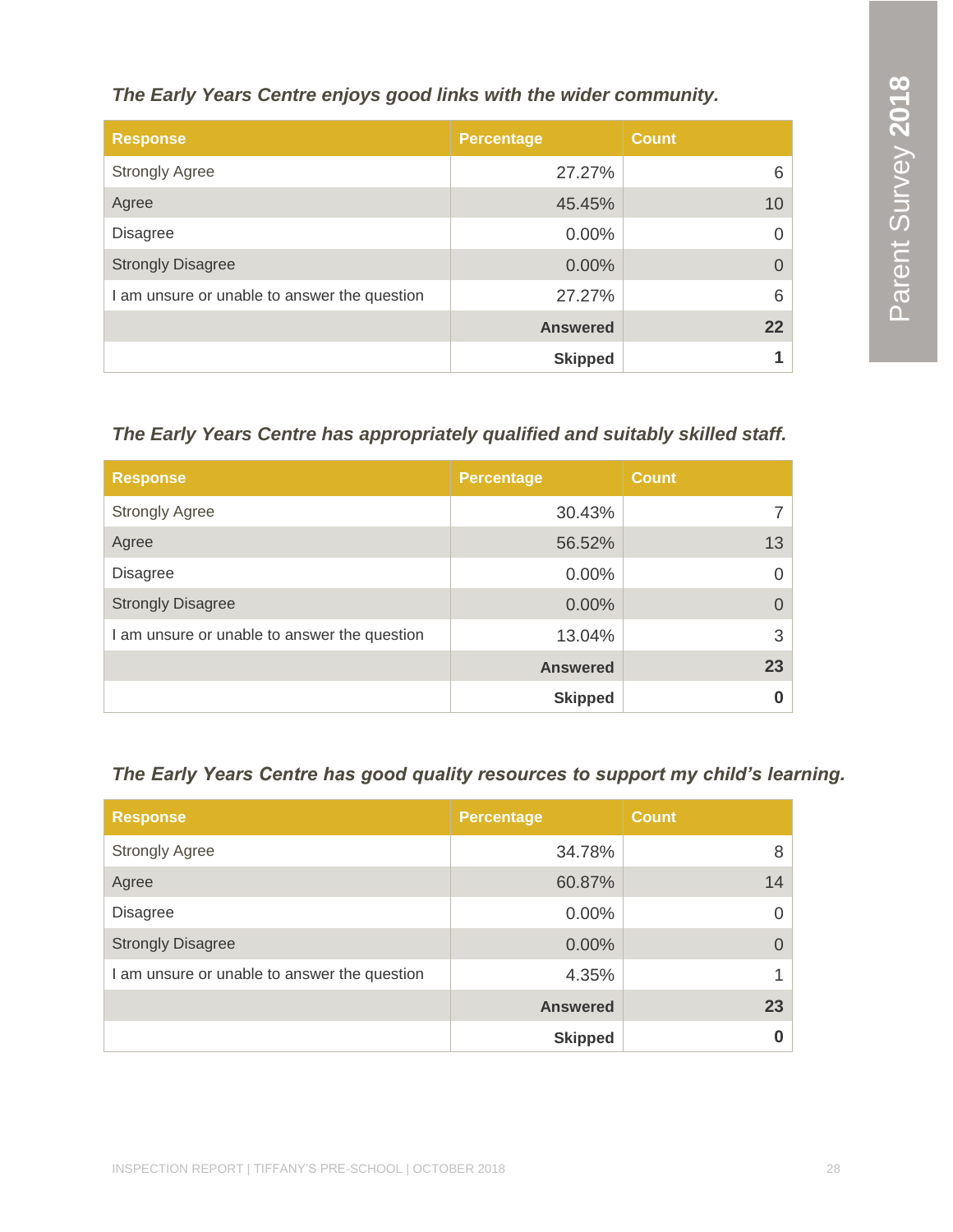*Overall, I am satisfied with the quality of education provided at this Centre.*

| 47.83%                                | 52.17%                   |  |
|---------------------------------------|--------------------------|--|
| <b>Strongly Agree</b>                 | Agree                    |  |
| $0\%$                                 | $O\%$                    |  |
| <b>Disagree</b>                       | <b>Strongly Disagree</b> |  |
| $U^{\prime\prime}$<br><b>Not Sure</b> |                          |  |

| <b>Response</b> | Count / |
|-----------------|---------|
| <b>Answered</b> |         |
| <b>Skipped</b>  |         |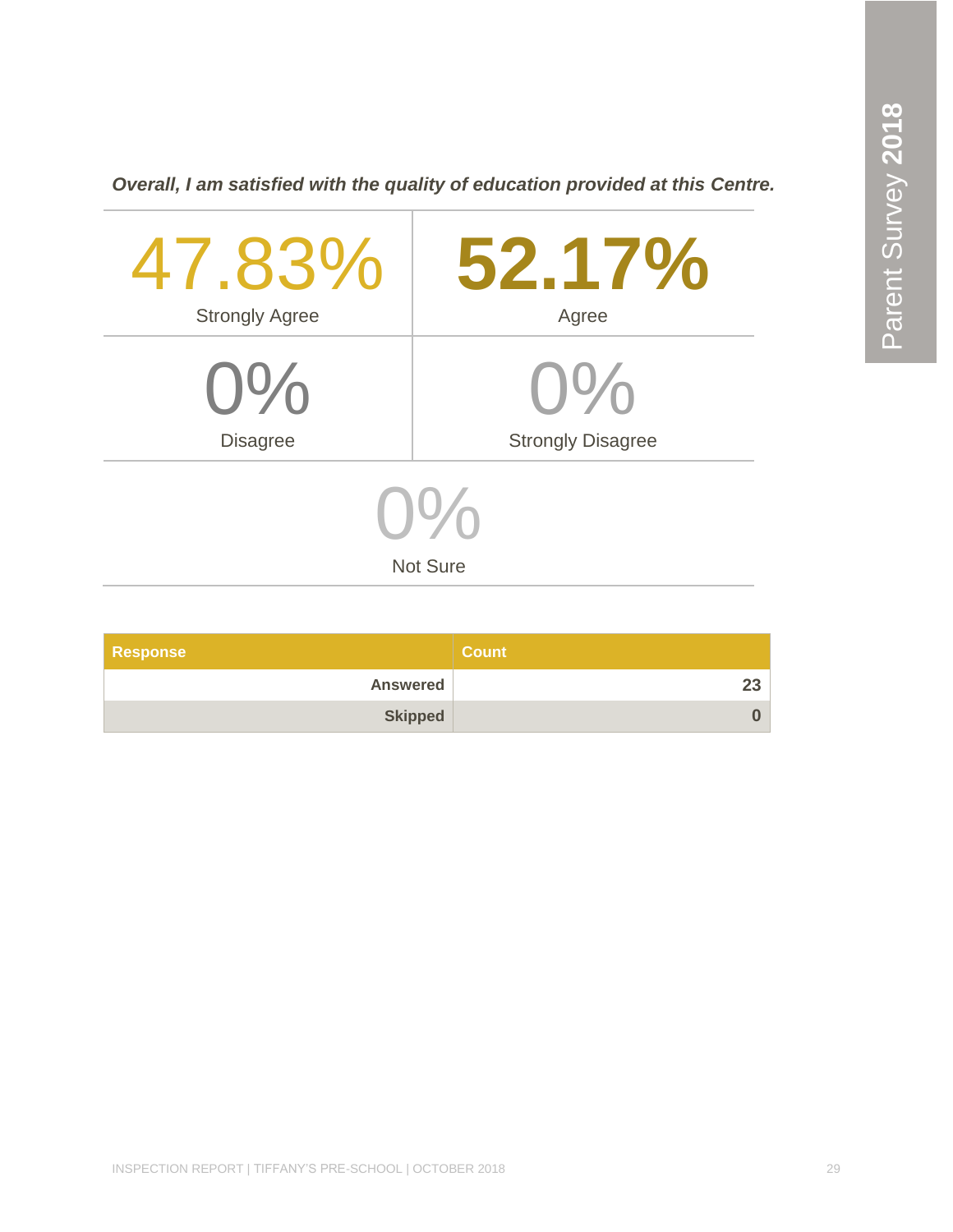### <span id="page-30-0"></span>**Office of Education Standards | Staff Survey 2018**

#### *What is your role in the Centre?*

## What is your role in the Centre?



#### *How long have you worked at this Centre?*

| <b>Response</b>                              | Percentage      | Count |
|----------------------------------------------|-----------------|-------|
| One year or less                             | 14.29%          |       |
| More than one year but less than three years | 42.86%          | 3     |
| Three years or more                          | 42.86%          | 3     |
|                                              | <b>Answered</b> |       |
|                                              | <b>Skipped</b>  |       |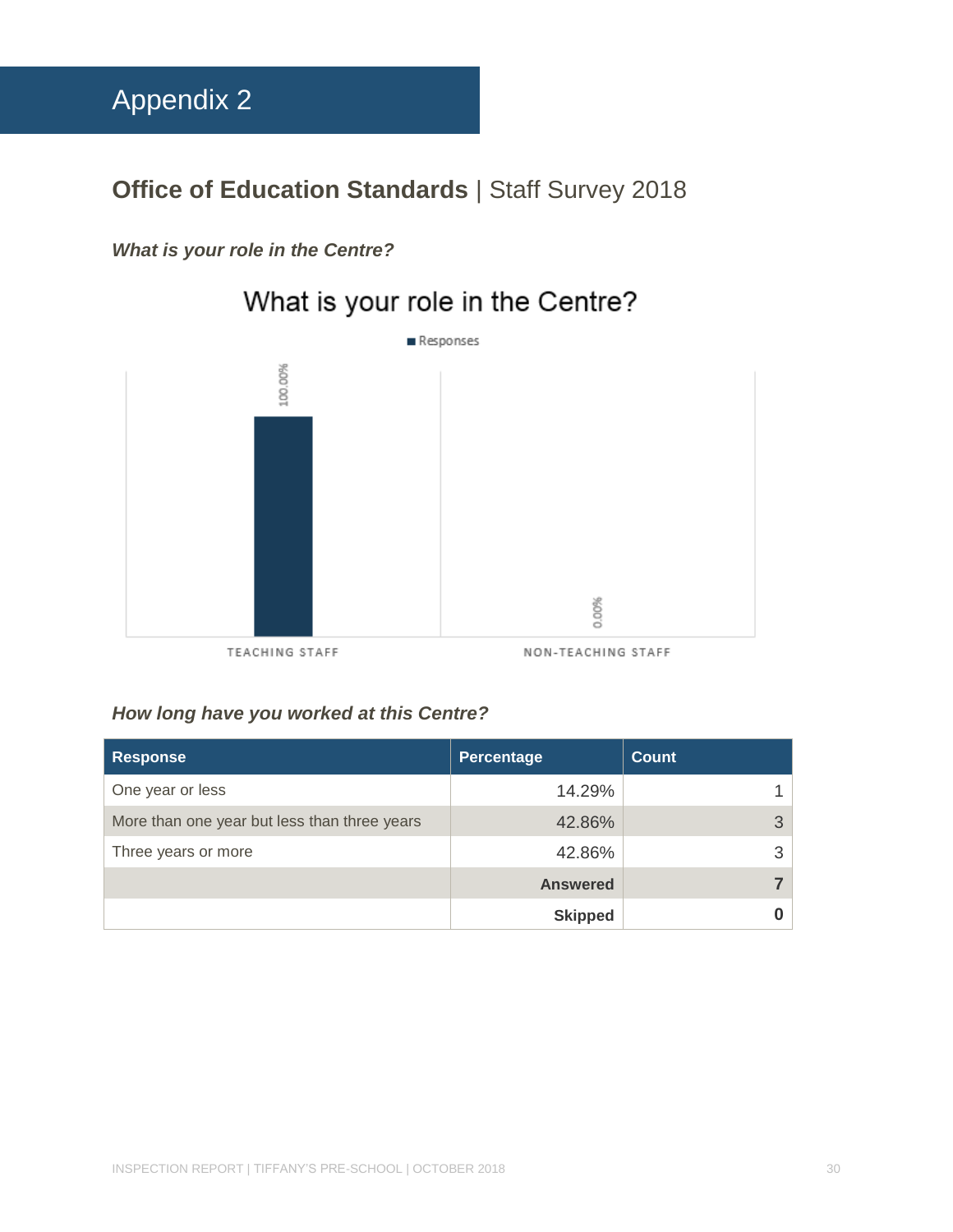14.29 **Caymanian** % **85.71 %** Non-Caymanian

#### *The behaviour of most students in the Centre is good.*

| <b>Response</b>                              | Percentage      | <b>Count</b>   |
|----------------------------------------------|-----------------|----------------|
| <b>Strongly Agree</b>                        | 0.00%           | 0              |
| Agree                                        | 71.43%          | 5              |
| <b>Disagree</b>                              | 28.57%          | 2              |
| <b>Strongly Disagree</b>                     | 0.00%           | $\overline{0}$ |
| I am unsure or unable to answer the question | 0.00%           | $\overline{0}$ |
|                                              | <b>Answered</b> | $\overline{7}$ |
|                                              | <b>Skipped</b>  | 0              |

*Children are taught conflict resolution skills using books, drama, storytelling and other developmentally appropriate methods.*

| <b>Response</b>                              | Percentage      | Count    |
|----------------------------------------------|-----------------|----------|
| <b>Strongly Agree</b>                        | 42.86%          | 3        |
| Agree                                        | 42.86%          | 3        |
| <b>Disagree</b>                              | 14.29%          |          |
| <b>Strongly Disagree</b>                     | $0.00\%$        | $\Omega$ |
| I am unsure or unable to answer the question | $0.00\%$        |          |
|                                              | <b>Answered</b> |          |
|                                              | <b>Skipped</b>  |          |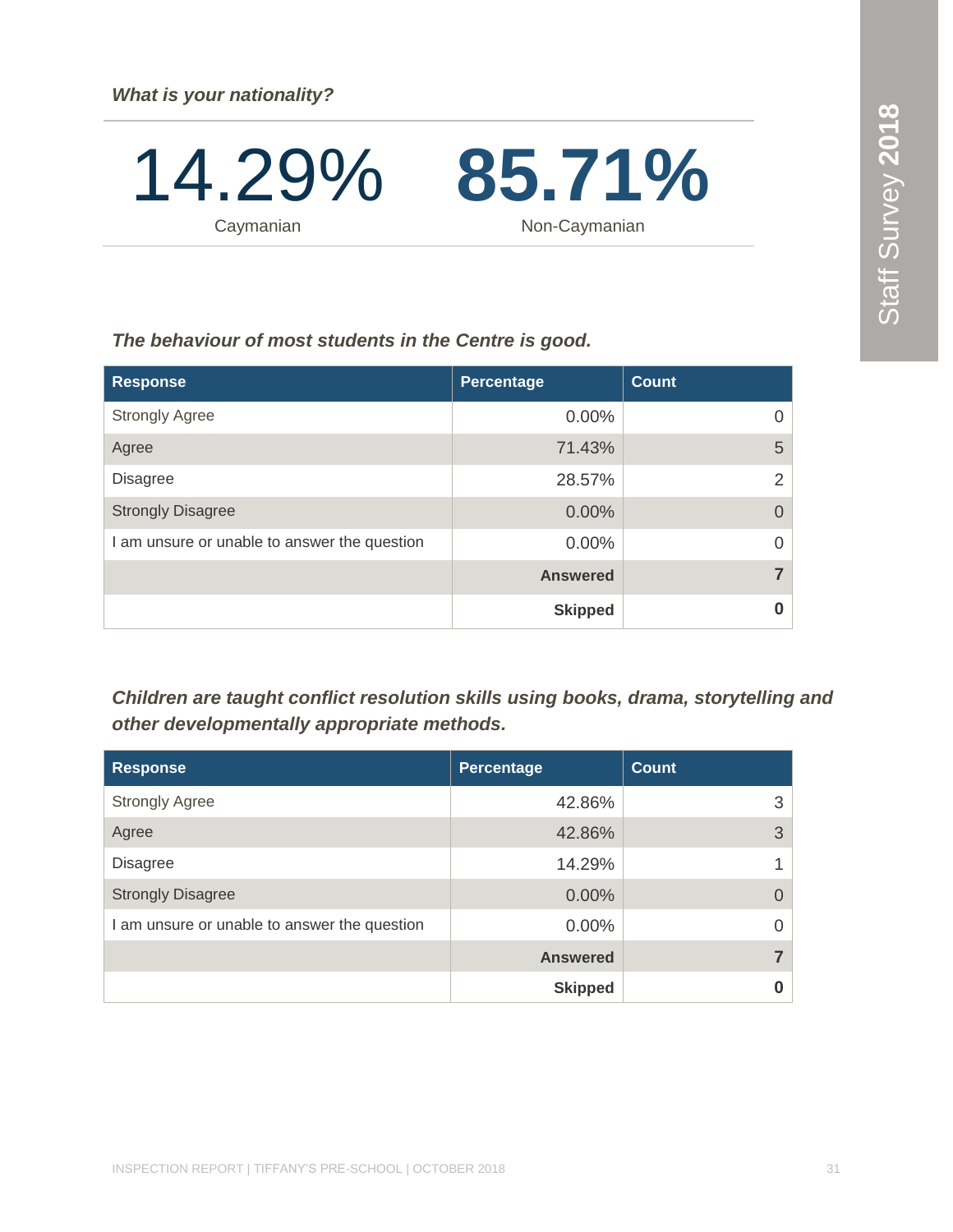*There are good assessment systems in this Centre.*

| <b>Response</b>                              | Percentage      | <b>Count</b> |
|----------------------------------------------|-----------------|--------------|
| <b>Strongly Agree</b>                        | 14.29%          |              |
| Agree                                        | 57.14%          |              |
| <b>Disagree</b>                              | 14.29%          |              |
| <b>Strongly Disagree</b>                     | 14.29%          |              |
| I am unsure or unable to answer the question | 0.00%           | 0            |
|                                              | <b>Answered</b> |              |
|                                              | <b>Skipped</b>  |              |

*The Centre supports a positive learning environment and provides good opportunities for children's exploration, choice and independent learning.*

| <b>Response</b>                              | Percentage      | <b>Count</b>   |
|----------------------------------------------|-----------------|----------------|
| <b>Strongly Agree</b>                        | 57.14%          | 4              |
| Agree                                        | 28.57%          | $\overline{2}$ |
| <b>Disagree</b>                              | 0.00%           | 0              |
| <b>Strongly Disagree</b>                     | 0.00%           | 0              |
| I am unsure or unable to answer the question | 14.29%          |                |
|                                              | <b>Answered</b> | 7              |
|                                              | <b>Skipped</b>  | 0              |

*There is a safe and caring environment for all members of this early years community.*

| <b>Response</b>                              | <b>Percentage</b> | <b>Count</b> |
|----------------------------------------------|-------------------|--------------|
| <b>Strongly Agree</b>                        | 42.86%            | 3            |
| Agree                                        | 42.86%            | 3            |
| <b>Disagree</b>                              | $0.00\%$          | $\Omega$     |
| <b>Strongly Disagree</b>                     | 14.29%            |              |
| I am unsure or unable to answer the question | $0.00\%$          | $\Omega$     |
|                                              | <b>Answered</b>   |              |
|                                              | <b>Skipped</b>    | O            |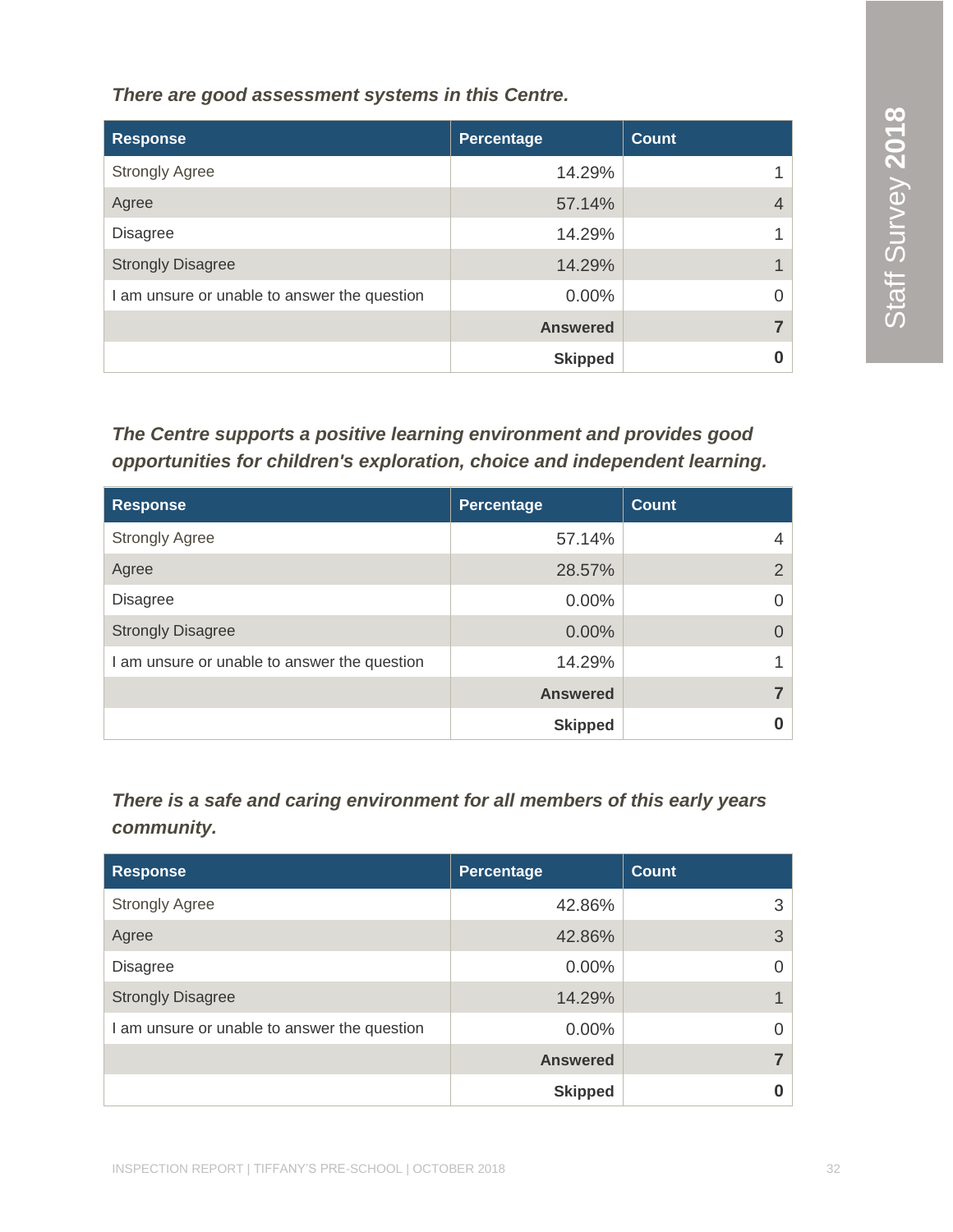*The Centre helps children to choose a healthy life style.*

| <b>Response</b>                              | <b>Percentage</b> | Count          |
|----------------------------------------------|-------------------|----------------|
| <b>Strongly Agree</b>                        | 28.57%            | 2              |
| Agree                                        | 57.14%            | $\overline{4}$ |
| <b>Disagree</b>                              | $0.00\%$          | $\Omega$       |
| <b>Strongly Disagree</b>                     | 14.29%            |                |
| I am unsure or unable to answer the question | $0.00\%$          | $\Omega$       |
|                                              | <b>Answered</b>   |                |
|                                              | <b>Skipped</b>    | O              |

*Where food is provided by the Centre, it is of sufficient variety, quantity and quality to meet the children's nutritional needs.*

| <b>Response</b>                              | Percentage      | <b>Count</b> |
|----------------------------------------------|-----------------|--------------|
| <b>Strongly Agree</b>                        | 14.29%          |              |
| Agree                                        | 71.43%          | 5            |
| <b>Disagree</b>                              | $0.00\%$        |              |
| <b>Strongly Disagree</b>                     | 14.29%          |              |
| I am unsure or unable to answer the question | 0.00%           |              |
|                                              | <b>Answered</b> |              |
|                                              | <b>Skipped</b>  |              |

#### *Children are treated fairly at this Centre.*

| <b>Response</b>                              | <b>Percentage</b> | <b>Count</b>  |
|----------------------------------------------|-------------------|---------------|
| <b>Strongly Agree</b>                        | 42.86%            | 3             |
| Agree                                        | 28.57%            | $\mathcal{P}$ |
| <b>Disagree</b>                              | 14.29%            |               |
| <b>Strongly Disagree</b>                     | 14.29%            |               |
| I am unsure or unable to answer the question | $0.00\%$          |               |
|                                              | <b>Answered</b>   |               |
|                                              | <b>Skipped</b>    |               |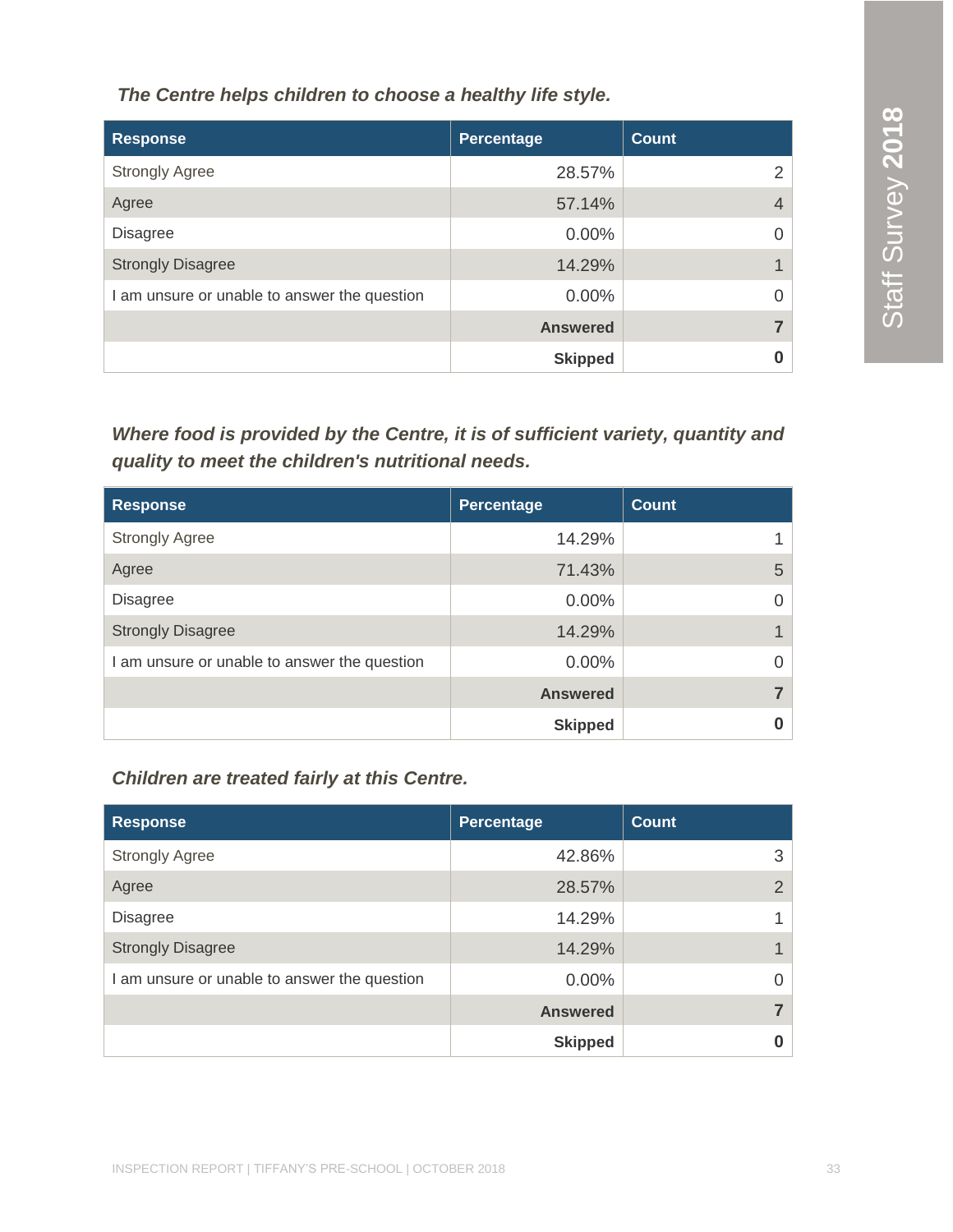*The Centre deals effectively with incidents of poor behaviour.*

| <b>Response</b>                              | <b>Percentage</b> | <b>Count</b>   |
|----------------------------------------------|-------------------|----------------|
| <b>Strongly Agree</b>                        | 42.86%            | 3              |
| Agree                                        | 28.57%            | $\overline{2}$ |
| <b>Disagree</b>                              | 14.29%            |                |
| <b>Strongly Disagree</b>                     | 14.29%            |                |
| I am unsure or unable to answer the question | $0.00\%$          | 0              |
|                                              | <b>Answered</b>   |                |
|                                              | <b>Skipped</b>    | 0              |

#### *The Centre provides good support to children with special educational needs.*

| <b>Response</b>                              | Percentage      | <b>Count</b>   |
|----------------------------------------------|-----------------|----------------|
| <b>Strongly Agree</b>                        | 14.29%          |                |
| Agree                                        | 57.14%          | $\overline{4}$ |
| <b>Disagree</b>                              | $0.00\%$        |                |
| <b>Strongly Disagree</b>                     | 28.57%          | 2              |
| I am unsure or unable to answer the question | $0.00\%$        | O              |
|                                              | <b>Answered</b> |                |
|                                              | <b>Skipped</b>  |                |

*I am aware of the procedures for reporting suspected cases of child abuse under the Children Law (2012).*

| <b>Response</b>                              | <b>Percentage</b> | <b>Count</b> |
|----------------------------------------------|-------------------|--------------|
| <b>Strongly Agree</b>                        | 85.71%            | 6            |
| Agree                                        | 0.00%             |              |
| <b>Disagree</b>                              | $0.00\%$          |              |
| <b>Strongly Disagree</b>                     | 14.29%            |              |
| I am unsure or unable to answer the question | $0.00\%$          |              |
|                                              | <b>Answered</b>   |              |
|                                              | <b>Skipped</b>    |              |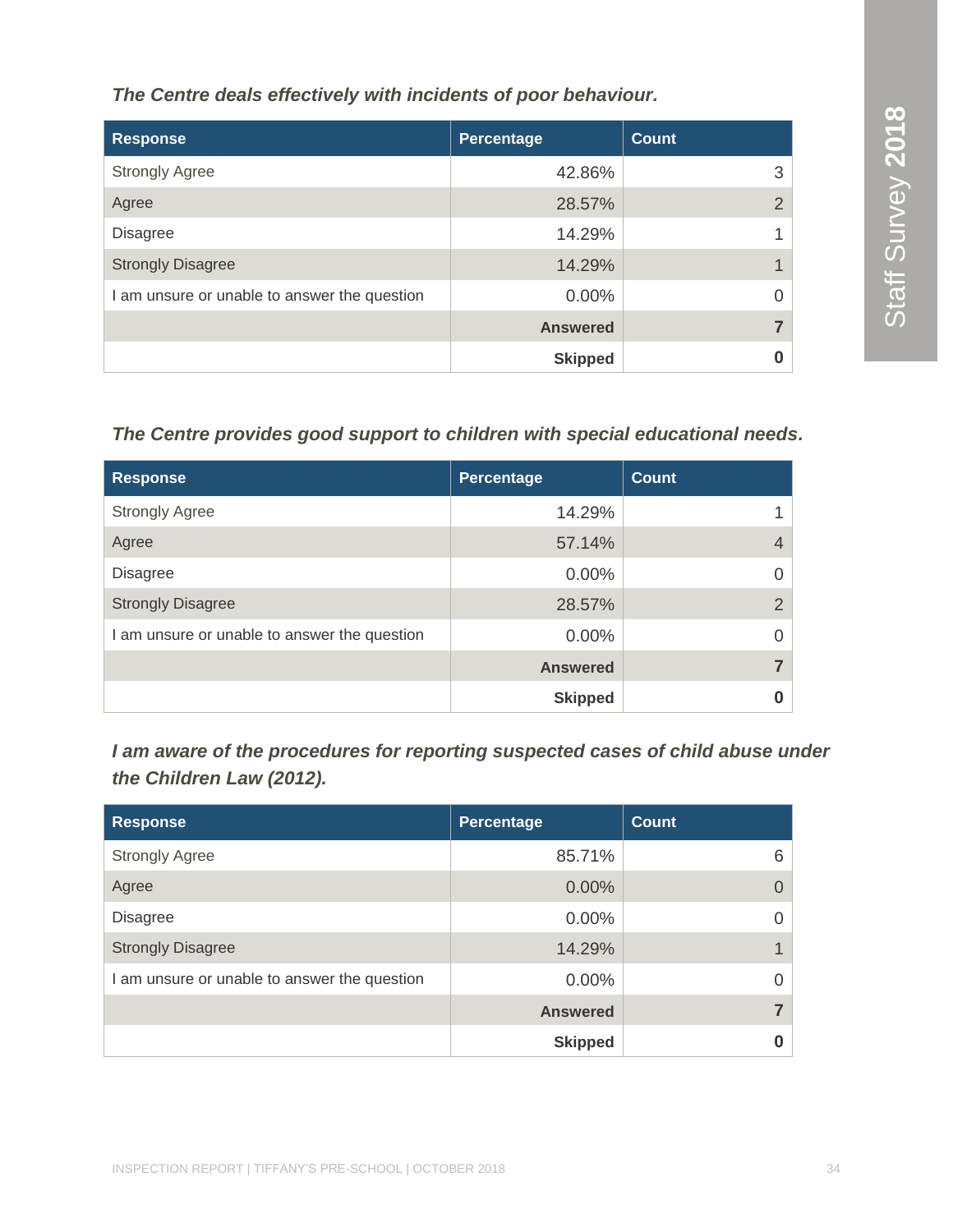#### *The Early Years Centre is well led.*

| <b>Response</b>                              | Percentage      | <b>Count</b>   |
|----------------------------------------------|-----------------|----------------|
| <b>Strongly Agree</b>                        | 14.29%          |                |
| Agree                                        | 57.14%          | $\overline{4}$ |
| <b>Disagree</b>                              | $0.00\%$        | $\Omega$       |
| <b>Strongly Disagree</b>                     | 28.57%          | 2              |
| I am unsure or unable to answer the question | $0.00\%$        | $\Omega$       |
|                                              | <b>Answered</b> |                |
|                                              | <b>Skipped</b>  | 0              |

*I am involved in the process of self-evaluation and improvement planning in the Centre.*

| <b>Response</b>                              | Percentage      | <b>Count</b> |
|----------------------------------------------|-----------------|--------------|
| <b>Strongly Agree</b>                        | 14.29%          |              |
| Agree                                        | 28.57%          | $\Omega$     |
| <b>Disagree</b>                              | 42.86%          | 3            |
| <b>Strongly Disagree</b>                     | 14.29%          |              |
| I am unsure or unable to answer the question | $0.00\%$        |              |
|                                              | <b>Answered</b> |              |
|                                              | <b>Skipped</b>  |              |

#### *The Centre effectively supports my continuing professional development.*

| <b>Response</b>                              | Percentage      | <b>Count</b>  |
|----------------------------------------------|-----------------|---------------|
| <b>Strongly Agree</b>                        | 28.57%          | $\mathcal{P}$ |
| Agree                                        | 57.14%          |               |
| <b>Disagree</b>                              | 0.00%           |               |
| <b>Strongly Disagree</b>                     | 14.29%          |               |
| I am unsure or unable to answer the question | 0.00%           |               |
|                                              | <b>Answered</b> |               |
|                                              | <b>Skipped</b>  |               |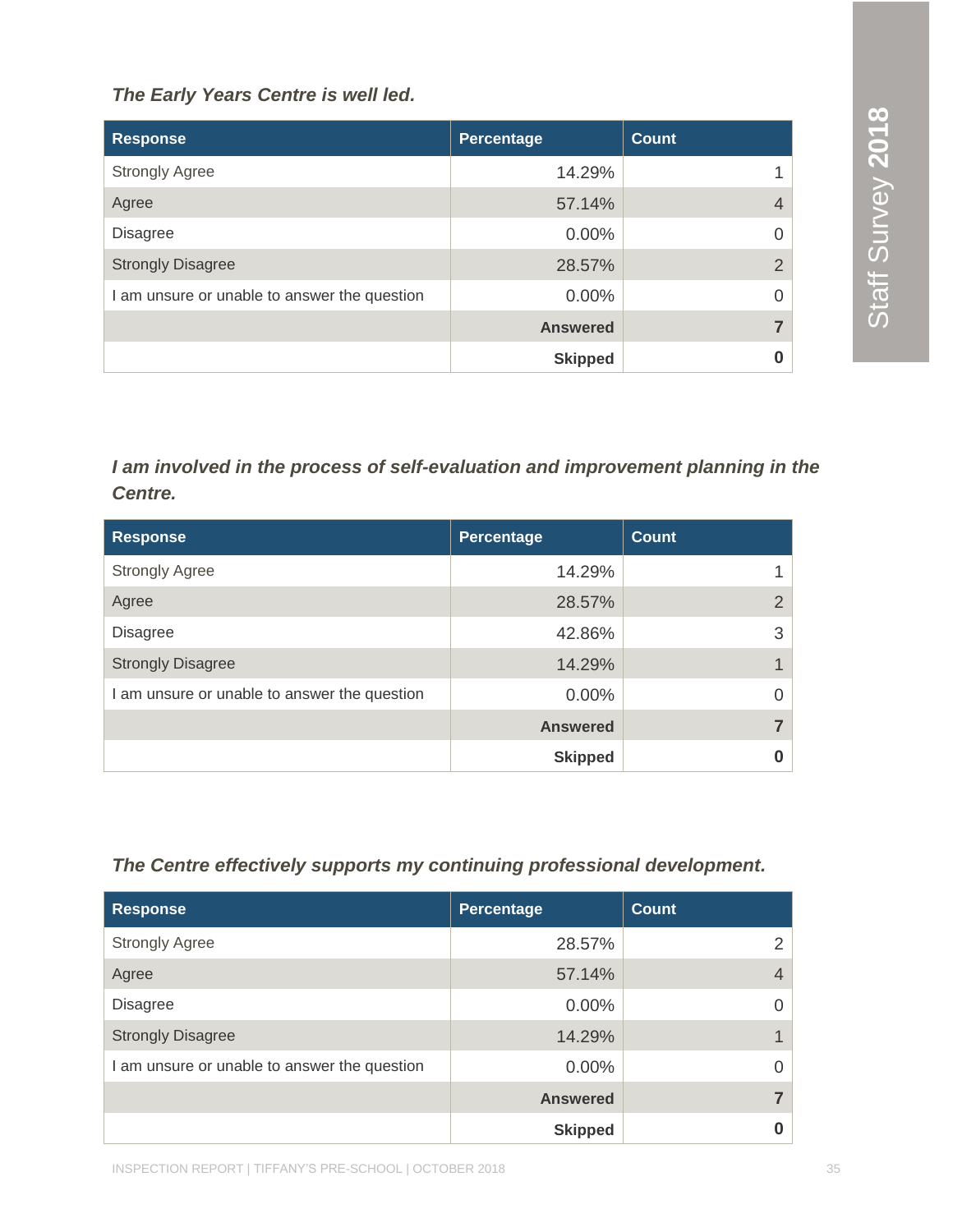*Parent teacher meetings are well attended and helpful.*

| <b>Response</b>                              | Percentage      | <b>Count</b>   |
|----------------------------------------------|-----------------|----------------|
| <b>Strongly Agree</b>                        | 28.57%          | っ              |
| Agree                                        | 57.14%          | $\overline{4}$ |
| <b>Disagree</b>                              | $0.00\%$        |                |
| <b>Strongly Disagree</b>                     | 14.29%          |                |
| I am unsure or unable to answer the question | 0.00%           |                |
|                                              | <b>Answered</b> |                |
|                                              | <b>Skipped</b>  |                |

#### *Parents are effectively involved in the work of the Centre.*

| <b>Response</b>                              | Percentage      | Count |
|----------------------------------------------|-----------------|-------|
| <b>Strongly Agree</b>                        | $0.00\%$        |       |
| Agree                                        | 100.00%         |       |
| <b>Disagree</b>                              | $0.00\%$        |       |
| <b>Strongly Disagree</b>                     | $0.00\%$        |       |
| I am unsure or unable to answer the question | $0.00\%$        |       |
|                                              | <b>Answered</b> |       |
|                                              | <b>Skipped</b>  |       |

#### *The Centre enjoys good links with the wider community.*

| <b>Response</b>                              | Percentage      | <b>Count</b>   |
|----------------------------------------------|-----------------|----------------|
| <b>Strongly Agree</b>                        | 14.29%          |                |
| Agree                                        | 57.14%          | $\overline{4}$ |
| <b>Disagree</b>                              | $0.00\%$        | O              |
| <b>Strongly Disagree</b>                     | 0.00%           | $\Omega$       |
| I am unsure or unable to answer the question | 28.57%          | $\mathcal{P}$  |
|                                              | <b>Answered</b> |                |
|                                              | <b>Skipped</b>  |                |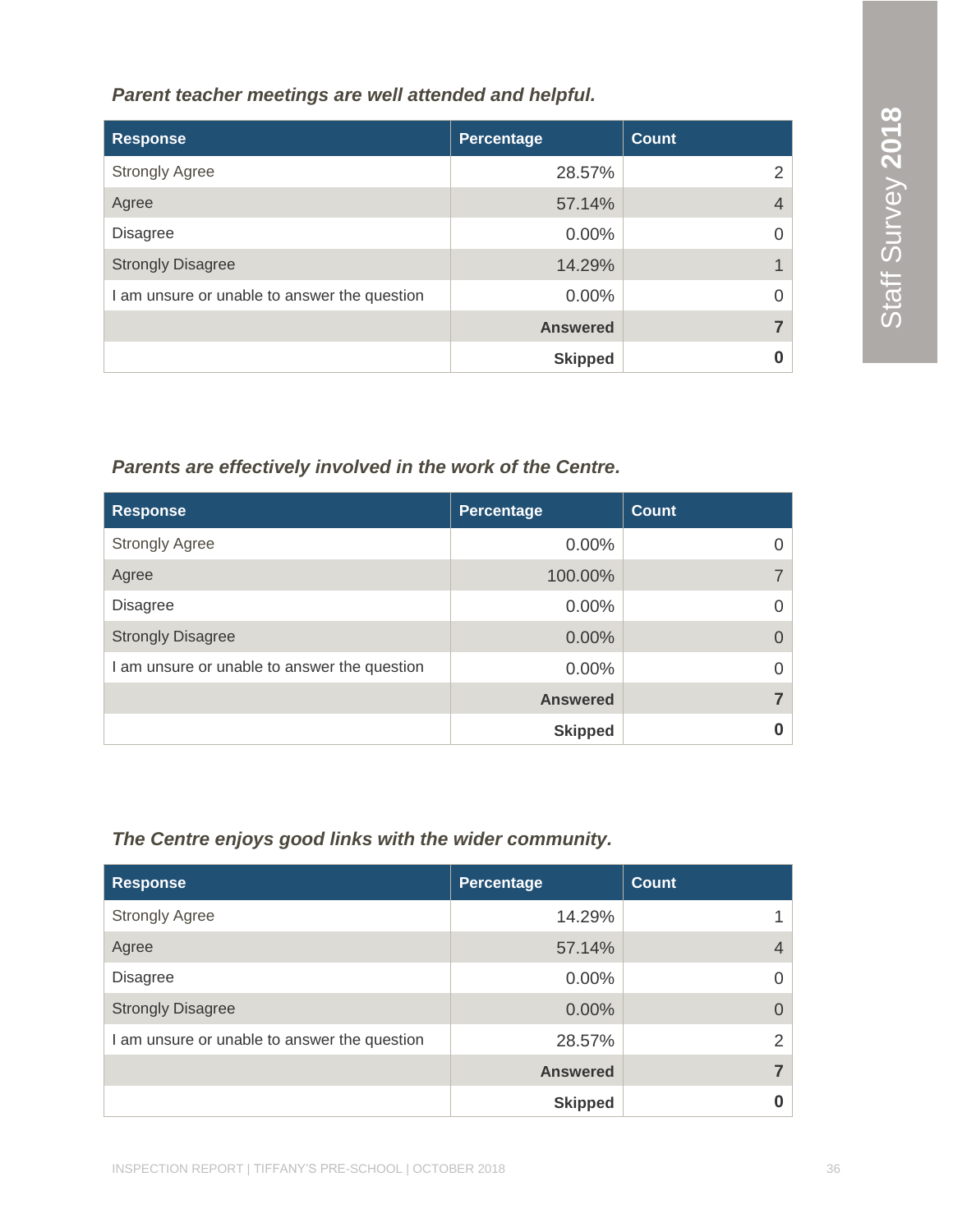*The Centre has adequate, appropriately qualified and suitably skilled teachers and staff.* 

| <b>Response</b>                              | Percentage      | <b>Count</b>   |
|----------------------------------------------|-----------------|----------------|
| <b>Strongly Agree</b>                        | 14.29%          | 1              |
| Agree                                        | 57.14%          | $\overline{4}$ |
| <b>Disagree</b>                              | 14.29%          | 1              |
| <b>Strongly Disagree</b>                     | 14.29%          | $\mathbf 1$    |
| I am unsure or unable to answer the question | $0.00\%$        | $\Omega$       |
|                                              | <b>Answered</b> | 7              |
|                                              | <b>Skipped</b>  | 0              |

#### *There are sufficient resources of good quality to support my work with the children.*

| <b>Response</b>                              | <b>Percentage</b> | <b>Count</b> |
|----------------------------------------------|-------------------|--------------|
| <b>Strongly Agree</b>                        | 14.29%            |              |
| Agree                                        | 42.86%            | 3            |
| <b>Disagree</b>                              | $0.00\%$          |              |
| <b>Strongly Disagree</b>                     | 14.29%            |              |
| I am unsure or unable to answer the question | 28.57%            | 2            |
|                                              | <b>Answered</b>   |              |
|                                              | <b>Skipped</b>    |              |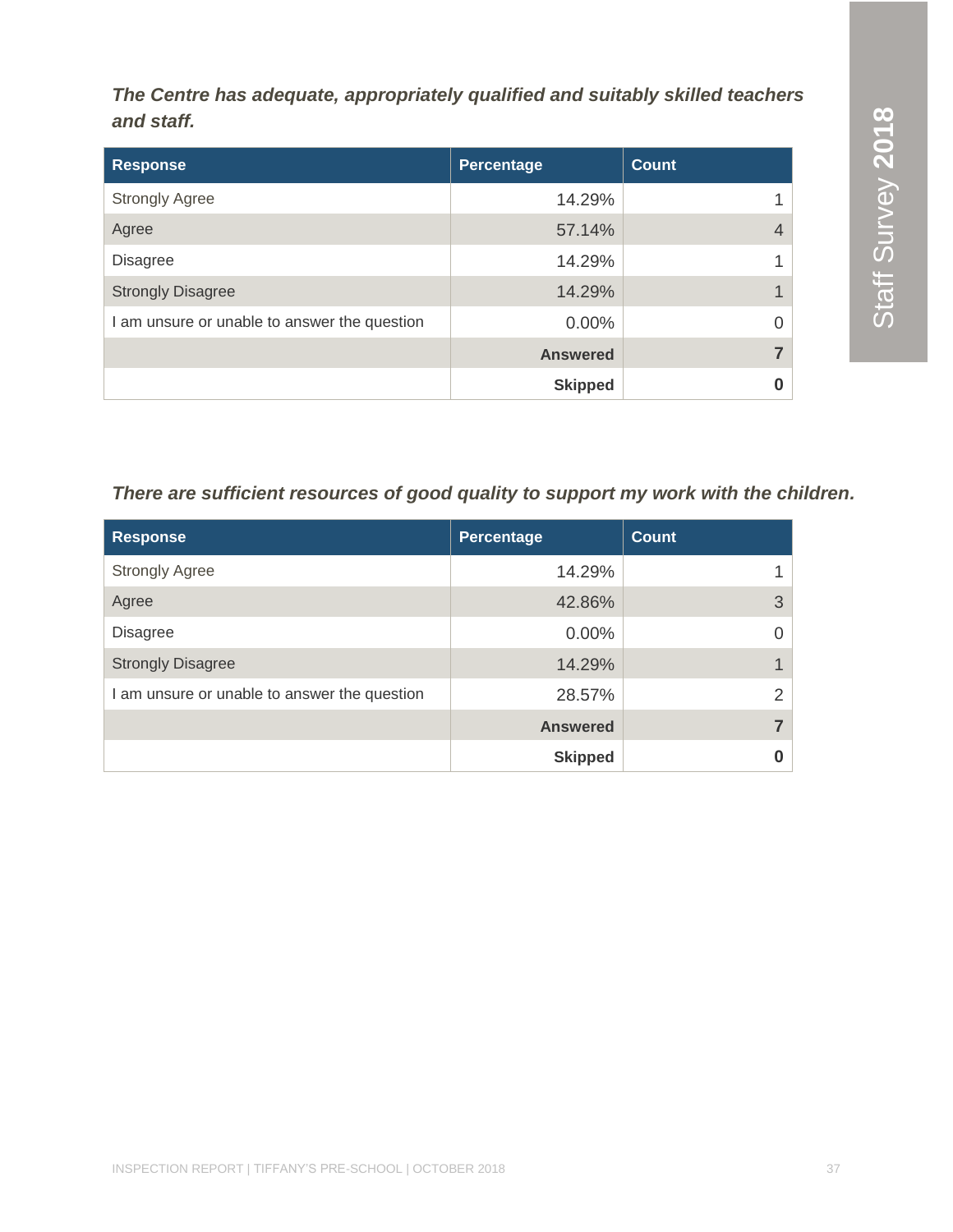*Overall, this Early Years Centre provides a good quality of education.*

| 28.57%                | 42.86%                   |  |
|-----------------------|--------------------------|--|
| <b>Strongly Agree</b> | Agree                    |  |
| $14.29\%$             | $14.79\%$                |  |
| <b>Disagree</b>       | <b>Strongly Disagree</b> |  |
| <b>Not Sure</b>       |                          |  |

| <b>Response</b> | <b>Count</b> |
|-----------------|--------------|
| <b>Answered</b> | ⇁            |
| <b>Skipped</b>  | $\bf{0}$     |